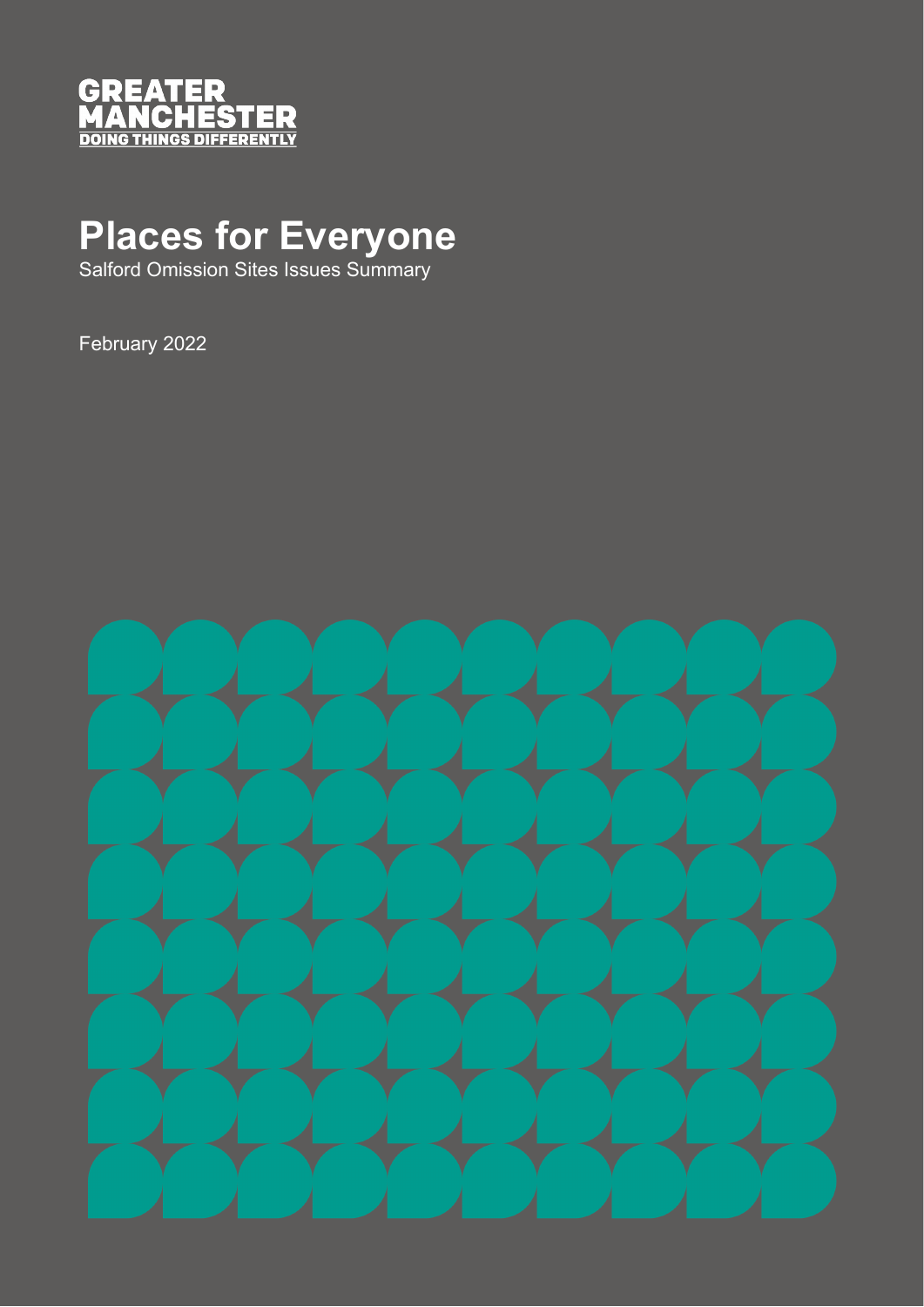## **Omission sites – Salford**

A summary of the issues raised in relation to Omitted Sites in Salford and the relevant respondents to PfE 2021 is set out below:

| Row            | Site name    | Summary of issues raised to PfE2021                                                                                                      | Summary response to issues raised to PfE2021                        | Respondent name(s) |
|----------------|--------------|------------------------------------------------------------------------------------------------------------------------------------------|---------------------------------------------------------------------|--------------------|
| 1 <sub>1</sub> | Land off     | The site could come forward as a logical and small-scale urban                                                                           | The site is not proposed for allocation.                            | Wainhomes (NW) Ltd |
|                | Springfield  | extension to the built-up area of Irlam via a standalone site allocation                                                                 |                                                                     | & Persimmon Homes  |
|                | Lane and     | or an extension to the draft allocation identified within the Draft GMSF                                                                 | The Site Selection Background Paper [03.04.01] sets out the         |                    |
|                | School Lane, | 2019 (GM Allocation 32).                                                                                                                 | process used to consider the suitability of sites that had been put |                    |
|                | Irlam        |                                                                                                                                          | forward as potential locations for development.                     |                    |
|                |              | The site is well associated with the settlement edge, any sprawl                                                                         |                                                                     |                    |
|                |              | westwards or northwards is restricted by the M62 motorway. The site is                                                                   | This included the identification of Areas of Search to inform       |                    |
|                |              | not integral to the function of the wider Green Belt.                                                                                    | whether a site could be considered to be a reasonable alternative.  |                    |
|                |              | The release of the site for housing is fully justified with regards to                                                                   | The site falls outside of the identified Areas of Search and, as    |                    |
|                |              | paragraphs 134-139 of the NPPF.                                                                                                          | such, is not considered to be a reasonable alternative for meeting  |                    |
|                |              |                                                                                                                                          | the overall vision, strategy and objectives.                        |                    |
|                |              | The site would make a meaningful contribution towards meeting                                                                            |                                                                     |                    |
|                |              | identified housing needs for Salford, including larger and family-sized                                                                  |                                                                     |                    |
|                |              | housing and affordable housing.                                                                                                          |                                                                     |                    |
|                |              | There would be few visual receptors affected by the development of                                                                       |                                                                     |                    |
|                |              | the site with landscape impacts being localised.                                                                                         |                                                                     |                    |
|                |              | There are no known constraints to development of the site in terms of                                                                    |                                                                     |                    |
|                |              | ecology and arboriculture.                                                                                                               |                                                                     |                    |
|                |              | Technical work has been carried out with regard to ground conditions<br>and our client's site is viable for new residential development. |                                                                     |                    |
|                |              |                                                                                                                                          |                                                                     |                    |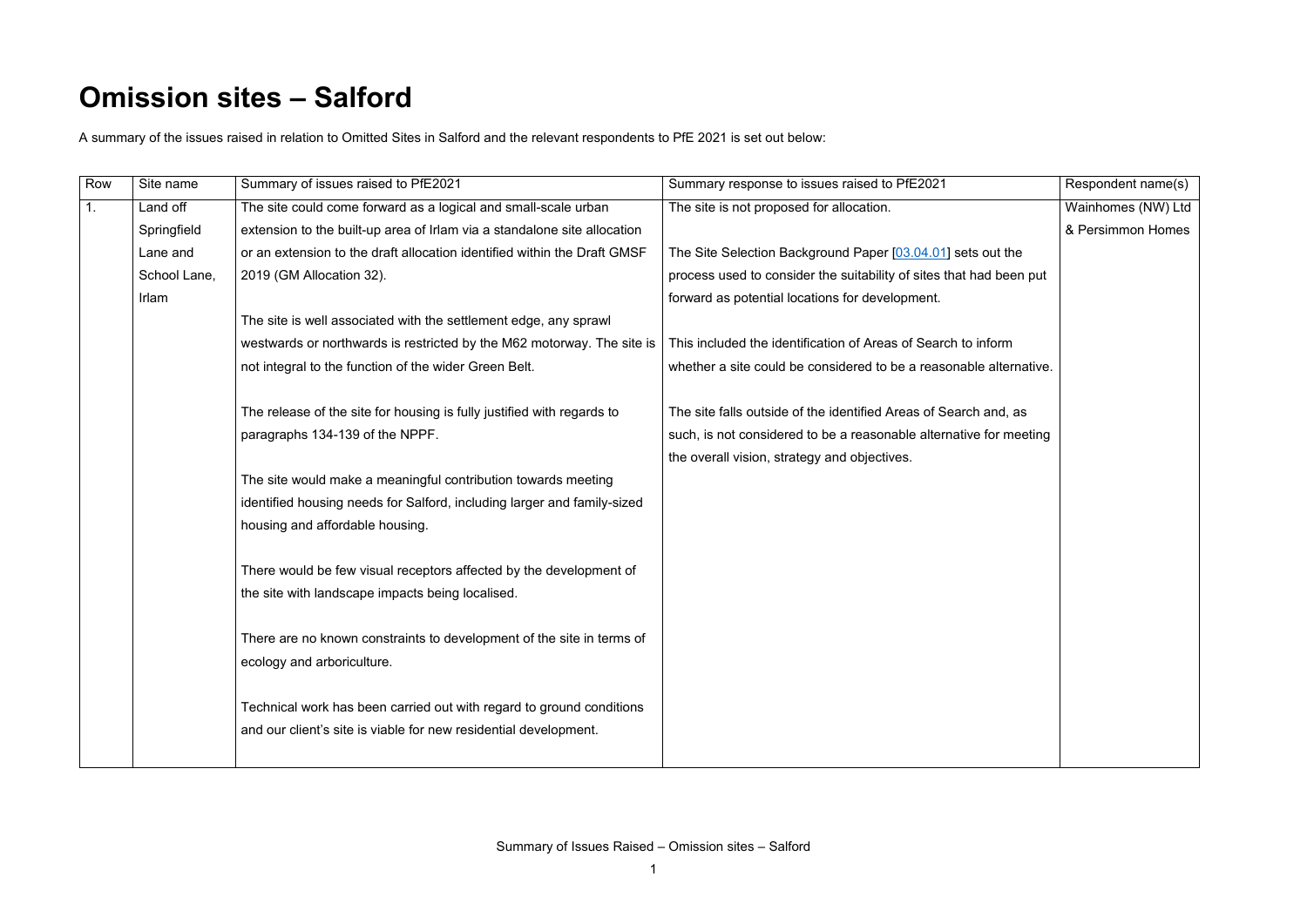Summary of Issues Raised – Omission sites – Salford

| Row | Site name        | Summary of issues raised to PfE2021                                          | Summary response to issues raised to PfE2021                           | Respondent name(s) |
|-----|------------------|------------------------------------------------------------------------------|------------------------------------------------------------------------|--------------------|
|     |                  | There are no obstacles to the delivery of this site for the quantum of       |                                                                        |                    |
|     |                  | residential development identified from a highways and transport             |                                                                        |                    |
|     |                  | perspective.                                                                 |                                                                        |                    |
|     |                  |                                                                              |                                                                        |                    |
|     |                  | The site is highly locationally sustainable in terms of access to key        |                                                                        |                    |
|     |                  | services and public transport.                                               |                                                                        |                    |
| 2.  | Land off at      | The site was previously included as a Strategic Allocation in previous       | The site is not proposed for allocation.                               | John Hamer         |
|     | <b>Moss Brow</b> | drafts of the GMSF.                                                          |                                                                        |                    |
|     | Farm             |                                                                              | Much of the site north / west of Roscoe Road falls outside of the      |                    |
|     |                  | It continues to present a logical, sustainable and sound choice for          | areas of search identified in the site selection background paper      |                    |
|     |                  | future housing development. There are no technical reasons as to why         | [03.04.01] which sets out the process used to consider the             |                    |
|     |                  | the allocation has been reduced in size to discount our clients Site.        | suitability of sites that had been put forward as potential locations  |                    |
|     |                  |                                                                              | for development. Those parts of the proposed site that fall outside    |                    |
|     |                  | The release of the site for housing is fully justified with regards to       | of the identified Areas of Search are not considered to be a           |                    |
|     |                  | paragraphs 134-139 of the NPPF. The evidence presented by the                | reasonable alternative for meeting the overall vision, strategy and    |                    |
|     |                  | GMCA does not provide the necessary justification as to why the Site         | objectives of PfE.                                                     |                    |
|     |                  | shouldn't be included. The Site is already well associated with the          |                                                                        |                    |
|     |                  | settlement edge and its release is supported by the Green Belt               | The justification for the site allocation boundary as proposed in      |                    |
|     |                  | Assessment.                                                                  | PfE 2021, which excludes all of the proposed site including those      |                    |
|     |                  |                                                                              | elements that do fall within an area of search, is set out in          |                    |
|     |                  | The Site would undoubtably make a meaningful contribution towards            | chapters 4 and 5 of the North of Irlam Station topic paper             |                    |
|     |                  | meeting identified housing needs for Salford including larger and            | [10.07.70]                                                             |                    |
|     |                  | family-sized housing and affordable housing.                                 |                                                                        |                    |
|     |                  |                                                                              | The justification relates to changes to the overall housing target     |                    |
|     |                  | The Site is capable of early delivery and meets the key tests in terms       | and the need to balance both the positive and harmful impacts of       |                    |
|     |                  | of suitability, availability and achievability and therefore is deliverable. | development. The positive impacts include the potential to             |                    |
|     |                  |                                                                              | provide family and affordable homes in a location close to high        |                    |
|     |                  | At the very least the Site should be considered as a Site suitable to        | quality public transport via Irlam Station, the harmful impacts in     |                    |
|     |                  | safeguard for future development in a future plan period.                    | particular relate to the loss of peat in terms of biodiversity and its |                    |
|     |                  |                                                                              | role storing carbon (an issue raised by Natural England), and the      |                    |
|     |                  |                                                                              | loss of Grade 1 Agricultural land.                                     |                    |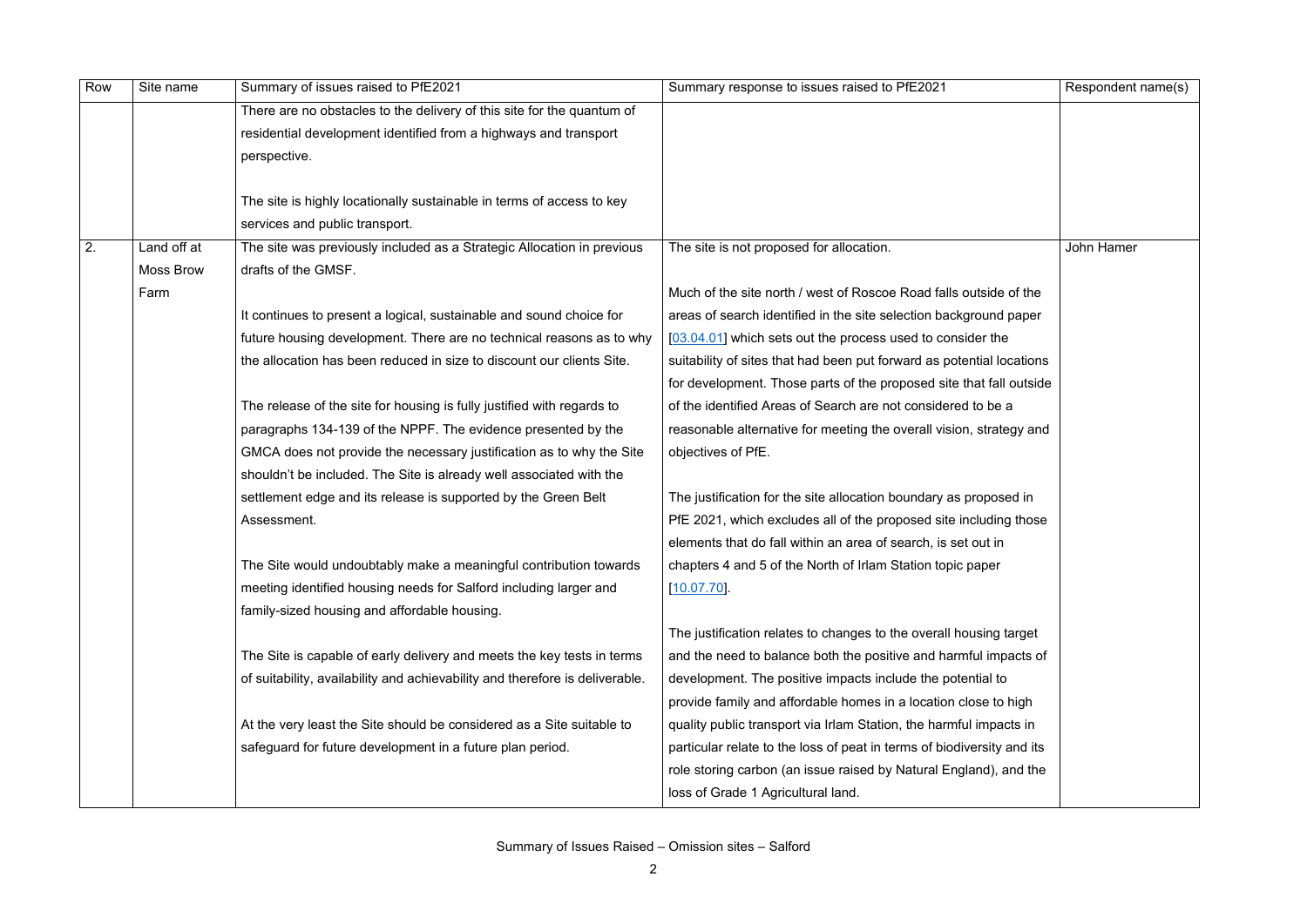| Row | Site name            | Summary of issues raised to PfE2021                                        | Summary response to issues raised to PfE2021                        | Respondent name(s)  |
|-----|----------------------|----------------------------------------------------------------------------|---------------------------------------------------------------------|---------------------|
|     |                      | Importantly, the land is within a single ownership and entirely            |                                                                     |                     |
|     |                      | deliverable for residential purposes. It would make a very valuable        |                                                                     |                     |
|     |                      | contribution to housing land supply, which at the current time is          |                                                                     |                     |
|     |                      | significantly less that the required 5-year supply that is set out within  |                                                                     |                     |
|     |                      | NPPF.                                                                      |                                                                     |                     |
| 3.  | <b>Beesley Green</b> | The location of the site is on a par with the allocated site East of       | The site is not proposed for allocation.                            | Peel L&P            |
|     |                      | Boothstown (JP Allocation 27) and is one of only a small number of         |                                                                     | Investments (North) |
|     |                      | opportunities to deliver very high value housing in an extremely           | The Site Selection Background Paper [03.04.01] sets out the         | Ltd                 |
|     |                      | attractive environment. It will have a particular role in providing homes  | process used to consider the suitability of sites that had been put |                     |
|     |                      | of exceptional quality to attract and retain highly skilled workers in     | forward as potential locations for development.                     |                     |
|     |                      | accordance with the strategic objectives of PfE                            |                                                                     |                     |
|     |                      |                                                                            | This included the identification of Areas of Search to inform       |                     |
|     |                      | The site is identified in the Salford Local Plan as part of the 'Worsley'  | whether a site could be considered to be a reasonable alternative.  |                     |
|     |                      | Greenway' (Policy EN2) which is a locally strategic open space             |                                                                     |                     |
|     |                      | designation with the purpose of separating Worsley and Swinton.            | The site falls outside of the identified Areas of Search and, as    |                     |
|     |                      |                                                                            | such, is not considered to be a reasonable alternative for meeting  |                     |
|     |                      | The site is located within the Roe Green and Beesley Green                 | the overall vision, strategy and objectives.                        |                     |
|     |                      | Conservation Area. It is not an 'essential component' of a wider historic  |                                                                     |                     |
|     |                      | area but an area of privately owned agricultural land that is distinct and | The site forms a part of the Worsley / West Salford Greenway. A     |                     |
|     |                      | separate to the historic fabric. Any rural character of the site has been  | strategic piece of green infrastructure subject to a protective     |                     |
|     |                      | diminished by the loss of its field boundaries and the construction and    | designation through Salford's existing UDP and a similar such       |                     |
|     |                      | operation of the nearby M60 motorway. The high level of enclosure          | designation is proposed through the first part of Salford's Local   |                     |
|     |                      | around Beesley Green means that the site is not easily appreciable or      | Plan (Development Management Policies and Designations              |                     |
|     |                      | experienced from the wider conservation area and is not therefore of       | Document) which is due to be adopted in summer 2022.                |                     |
|     |                      | 'special architectural or historic interest' such that new development     |                                                                     |                     |
|     |                      | can be accommodated without causing harm to the conservation area.         | It is proposed that the site be designated as Green Belt through    |                     |
|     |                      | The grade II listed Beesley Hall is located to the north west of the site. | PfE. Exceptional circumstances have been identified to justify this |                     |
|     |                      | The listed building sits within a relatively defined setting, separated    | designation and are set out in further detail in the Green Belt     |                     |
|     |                      | from the site by existing dwellings and the Cricket Ground. It shares no   | Topic Paper, Appendix 3, page 37, GBA27 [07.01.25].                 |                     |
|     |                      | historic, functional or visual connection with the site and development    |                                                                     |                     |
|     |                      | will not affect its significance.                                          |                                                                     |                     |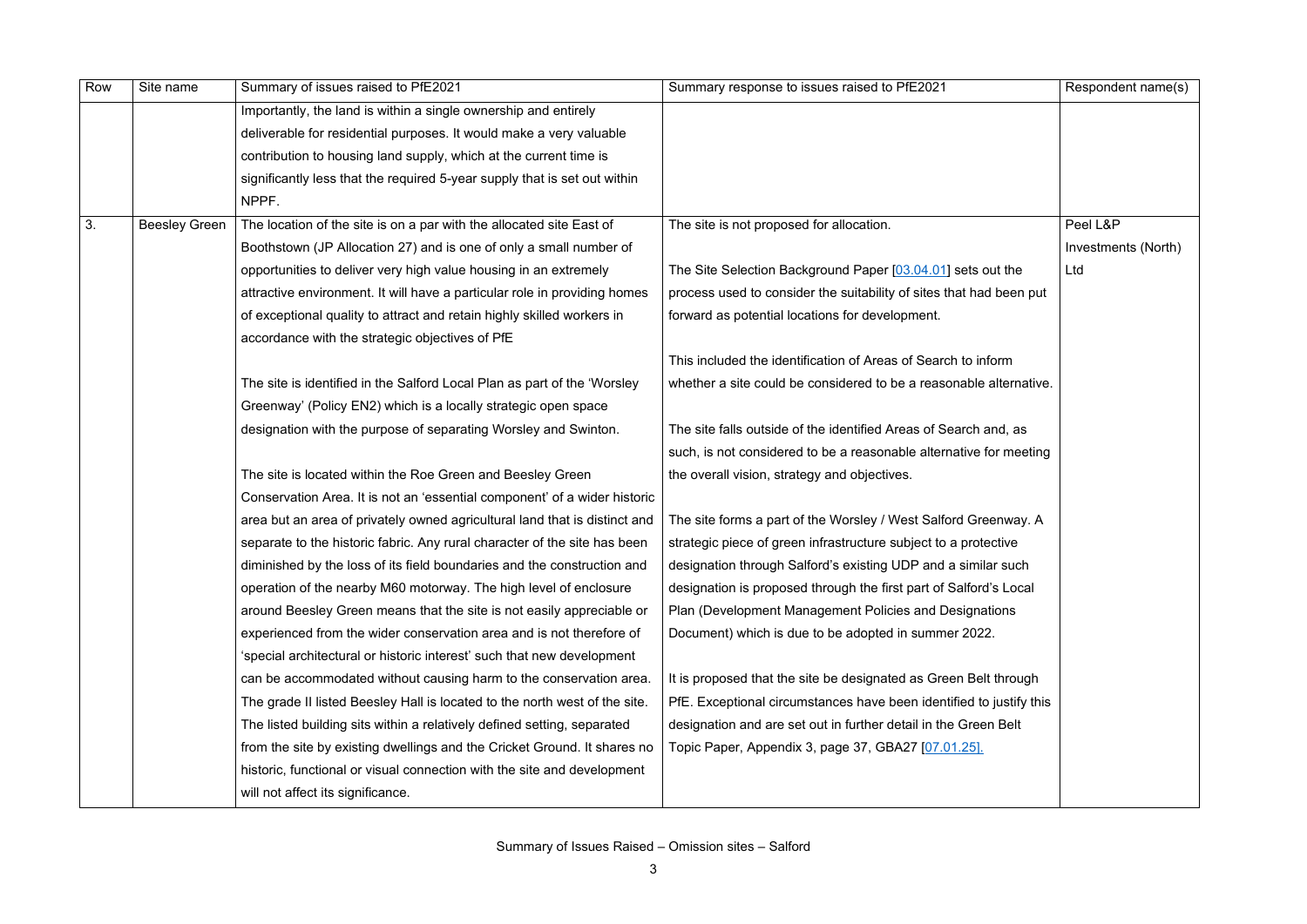| Row | Site name       | Summary of issues raised to PfE2021                                        | Summary response to issues raised to PfE2021                        | Respondent name(s)  |
|-----|-----------------|----------------------------------------------------------------------------|---------------------------------------------------------------------|---------------------|
|     |                 |                                                                            |                                                                     |                     |
|     |                 | Peel has prepared a Development Framework Document (DFD) and               |                                                                     |                     |
|     |                 | illustrative masterplan with supporting technical reports which show       |                                                                     |                     |
|     |                 | how the site could accommodate a development of around 50 new              |                                                                     |                     |
|     |                 | family homes in a very low density, highly landscaped setting. The         |                                                                     |                     |
|     |                 | DFD demonstrates there are no insurmountable technical or                  |                                                                     |                     |
|     |                 | environmental constraints that cannot be overcome outside normal           |                                                                     |                     |
|     |                 | planning application considerations.                                       |                                                                     |                     |
|     |                 | The site, as part of the wider Worsley Greenway, makes no meaningful       |                                                                     |                     |
|     |                 | contribution to any of the five purposes of Green Belt and, regardless     |                                                                     |                     |
|     |                 | of the lawfulness of extending Green Belt as a matter of principle, there  |                                                                     |                     |
|     |                 | is no justification for including this land within it.                     |                                                                     |                     |
|     |                 | Allowing for lead in times, it is likely that development will commence in |                                                                     |                     |
|     |                 | 2023 and could be delivered within 2 years                                 |                                                                     |                     |
| 4.  | <b>Broadoak</b> | The site comprises agricultural land located within the built up area of   | The site is not proposed for allocation.                            | Peel L&P            |
|     |                 | the City. It is well contained by existing development within Worsley,     |                                                                     | Investments (North) |
|     |                 | Monton and Swinton and benefits from access to the M60 via Junction        | The Site Selection Background Paper [03.04.01] sets out the         | Ltd                 |
|     |                 | 13. It is well located in relation to local services, including schools,   | process used to consider the suitability of sites that had been put |                     |
|     |                 | shops and public transport connections.                                    | forward as potential locations for development.                     |                     |
|     |                 | The site is located approximately 800m to the north of Monton              | This included the identification of Areas of Search to inform       |                     |
|     |                 | Neighbourhood Centre.                                                      | whether a site could be considered to be a reasonable alternative.  |                     |
|     |                 | Broadoak is one of a small number of sites in Greater Manchester           | The site falls outside of the identified Areas of Search and, as    |                     |
|     |                 | capable of delivering family housing of the very highest quality in a      | such, is not considered to be a reasonable alternative for meeting  |                     |
|     |                 | desirable, accessible and highly sustainable location and thus meeting     | the overall vision, strategy and objectives.                        |                     |
|     |                 | the need for aspirational family homes which are underprovided for in      |                                                                     |                     |
|     |                 | Greater Manchester.                                                        | The site forms a part of the Worsley / West Salford Greenway. A     |                     |
|     |                 |                                                                            | strategic piece of green infrastructure subject to a protective     |                     |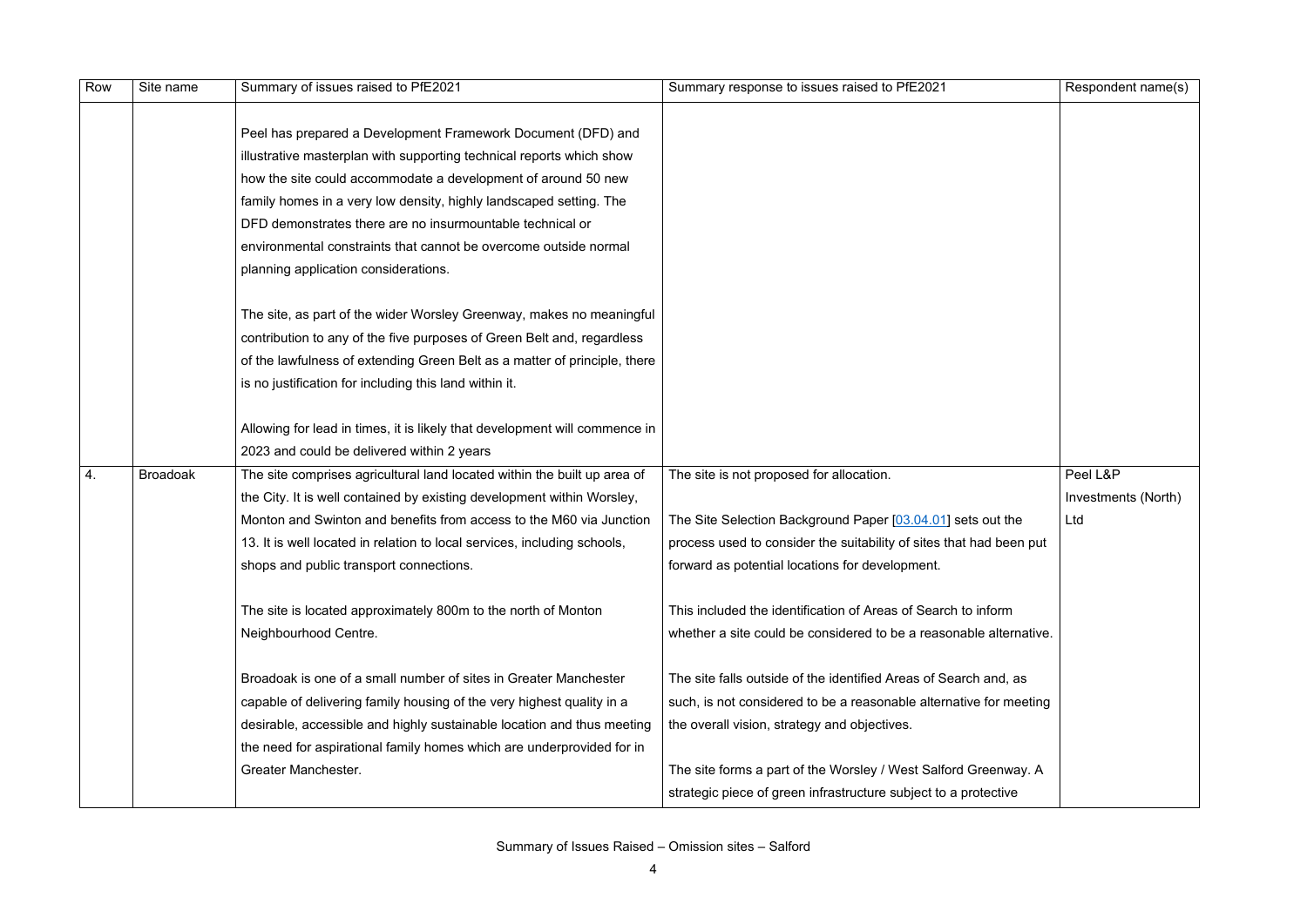| Row | Site name | Summary of issues raised to PfE2021                                       | Summary response to issues raised to PfE2021                        | Respondent name(s) |
|-----|-----------|---------------------------------------------------------------------------|---------------------------------------------------------------------|--------------------|
|     |           | The site has been subject to a recent planning application and            | designation through Salford's existing UDP and a similar such       |                    |
|     |           | subsequent appeals for up to 600 dwellings with a new marina and          | designation is proposed through the first part of Salford's Local   |                    |
|     |           | basin, retail and café uses, associated green infrastructure and          | Plan (Development Management Policies and Designations              |                    |
|     |           | provision for a primary school, alongside a separate application for up   | Document) which is due to be adopted in summer 2022.                |                    |
|     |           | to 165 dwellings. Both appeals were dismissed by the Secretary of         |                                                                     |                    |
|     |           | State in November 2018 due, primarily, to the restrictive (Greenway)      | It is proposed that the site be designated as Green Belt through    |                    |
|     |           | policies of the adopted UDP.                                              | PfE. Exceptional circumstances have been identified to justify this |                    |
|     |           |                                                                           | designation and are set out in further detail in the Green Belt     |                    |
|     |           |                                                                           | Topic Paper, Appendix 3, page 37, GBA27 [07.01.25].                 |                    |
|     |           | In his decision the Secretary of State concluded that development of      |                                                                     |                    |
|     |           | the site would not give rise to unacceptable technical impacts and also   |                                                                     |                    |
|     |           | recognised there are significant deficiencies in the number of            |                                                                     |                    |
|     |           | larger/aspirational family homes in Salford; concluding that this should  |                                                                     |                    |
|     |           | be addressed through the development plan process.                        |                                                                     |                    |
|     |           |                                                                           |                                                                     |                    |
|     |           | Peel has prepared a Development Framework Document (DFD) which            |                                                                     |                    |
|     |           | shows how the site could be developed to provide up to 600 high           |                                                                     |                    |
|     |           | quality dwellings set within a strong landscape structure.                |                                                                     |                    |
|     |           |                                                                           |                                                                     |                    |
|     |           | The DFD demonstrates that the site can come forward in a manner           |                                                                     |                    |
|     |           | which avoids adverse environmental impacts.                               |                                                                     |                    |
|     |           |                                                                           |                                                                     |                    |
|     |           | The site, as part of the wider Worsley Greenway, makes no meaningful      |                                                                     |                    |
|     |           | contribution to any of the five purposes of Green Belt and, regardless    |                                                                     |                    |
|     |           | of the lawfulness of extending Green Belt as a matter of principle, there |                                                                     |                    |
|     |           | is no justification for including this land within it.                    |                                                                     |                    |
|     |           |                                                                           |                                                                     |                    |
|     |           | Allowing for lead in times, it is expected that the site could start      |                                                                     |                    |
|     |           | delivering units from 2023 onwards and be developed within 9 years.       |                                                                     |                    |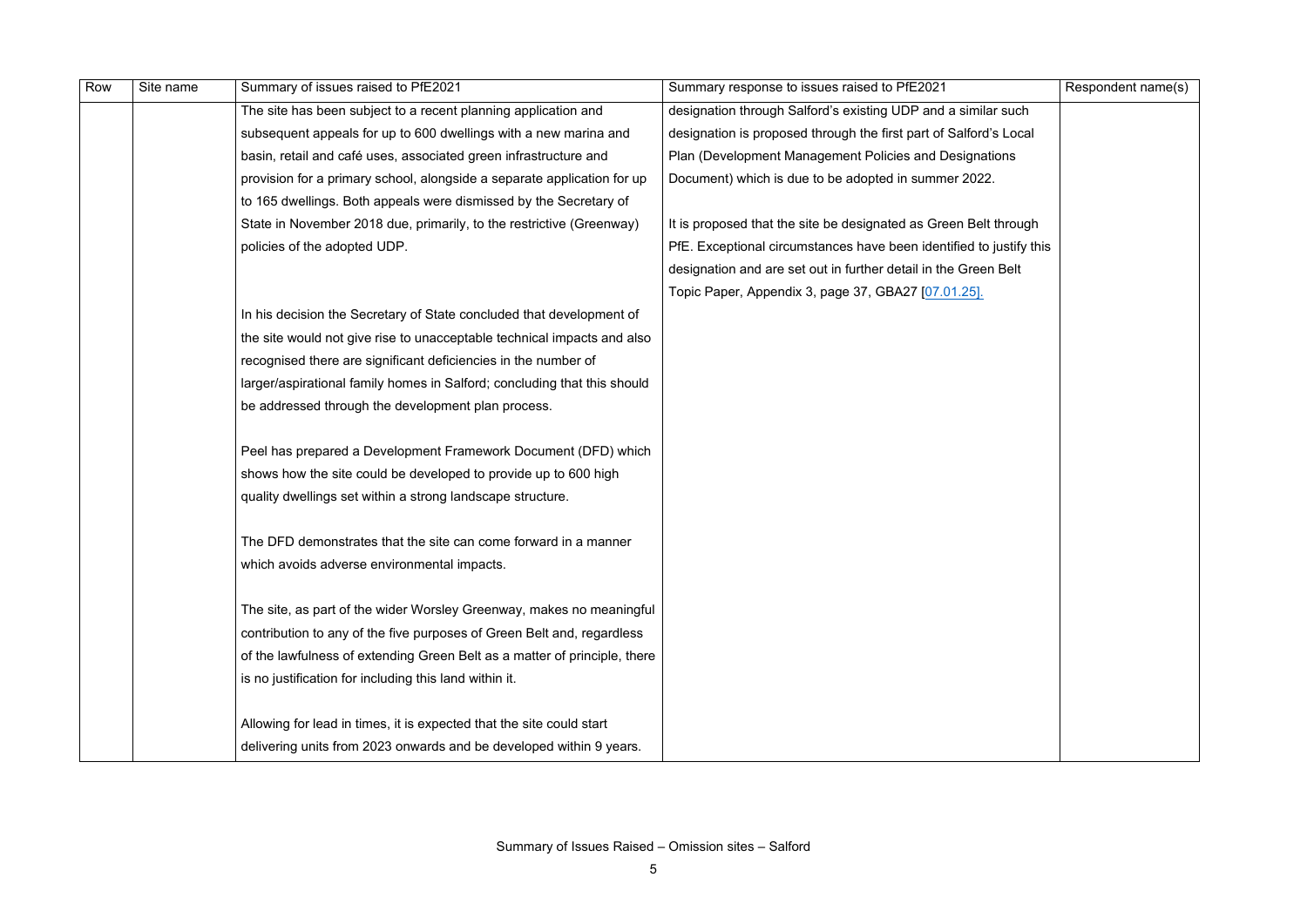Summary of Issues Raised – Omission sites – Salford

| Row | Site name    | Summary of issues raised to PfE2021                                        | Summary response to issues raised to PfE2021                        | Respondent name(s)  |
|-----|--------------|----------------------------------------------------------------------------|---------------------------------------------------------------------|---------------------|
| 5.  | Crossfield   | The location of the site is on a par with the allocated site East of       | The site is not proposed for allocation.                            | Peel L&P            |
|     | <b>Drive</b> | Boothstown (JP Allocation 27) and is one of only a small number of         |                                                                     | Investments (North) |
|     |              | opportunities to deliver very high value housing in an extremely           | The Site Selection Background Paper [03.04.01] sets out the         | Ltd                 |
|     |              | attractive environment. It will have a particular role in providing homes  | process used to consider the suitability of sites that had been put |                     |
|     |              | of exceptional quality to attract and retain highly skilled workers in     | forward as potential locations for development.                     |                     |
|     |              | accordance with the strategic objectives of PfE.                           |                                                                     |                     |
|     |              |                                                                            | This included the identification of Areas of Search to inform       |                     |
|     |              | The site is identified in the Salford Local Plan as part of the 'Worsley   | whether a site could be considered to be a reasonable alternative.  |                     |
|     |              | Greenway' (Policy EN2) which is a locally strategic open space             |                                                                     |                     |
|     |              | designation with the purpose of separating Worsley and Swinton.            | The site falls outside of the identified Areas of Search and, as    |                     |
|     |              |                                                                            | such, is not considered to be a reasonable alternative for meeting  |                     |
|     |              | The northern part of the site is partly located within the Roe Green and   | the overall vision, strategy and objectives.                        |                     |
|     |              | Beesley Green Conservation Area. It is a small area of agricultural land   |                                                                     |                     |
|     |              | which is enclosed by mature trees to its east and south, with residential  | The site forms a part of the Worsley / West Salford Greenway. A     |                     |
|     |              | properties to the west and north. It has no historic, visual or functional | strategic piece of green infrastructure subject to a protective     |                     |
|     |              | connection with the conservation area and the proposed development         | designation through Salford's existing UDP and a similar such       |                     |
|     |              | will not have any adverse effects on its significance.                     | designation is proposed through the first part of Salford's Local   |                     |
|     |              |                                                                            | Plan (Development Policies Management and Designations              |                     |
|     |              | The Grade II Listed Kempnough Hall is located c.50m to the north of        | Document) which is due to be adopted in summer 2022.                |                     |
|     |              | the site. The building sits within a relatively well enclosed and defined  |                                                                     |                     |
|     |              | setting, separated from the site by various residential dwellings and      | It is proposed that the site be designated as Green Belt through    |                     |
|     |              | mature trees. It shares no historic, functional or visual connection with  | PfE. Exceptional circumstances have been identified to justify this |                     |
|     |              | the site and development can be designed so that it will not affect the    | designation and are set out in further detail in the Green Belt     |                     |
|     |              | significance of the listed building or its setting.                        | Topic Paper, Appendix 3, page 37, GBA27 [07.01.25].                 |                     |
|     |              | Peel has prepared a Development Framework Document (DFD) and               |                                                                     |                     |
|     |              | illustrative masterplan with supporting technical reports which show       |                                                                     |                     |
|     |              | how the site could accommodate development of c.150 new high               |                                                                     |                     |
|     |              | quality family homes, including affordable housing, within a green         |                                                                     |                     |
|     |              | infrastructure setting and accessible open space with footpath links into  |                                                                     |                     |
|     |              | Worsley Woods.                                                             |                                                                     |                     |
|     |              |                                                                            |                                                                     |                     |
|     |              |                                                                            |                                                                     |                     |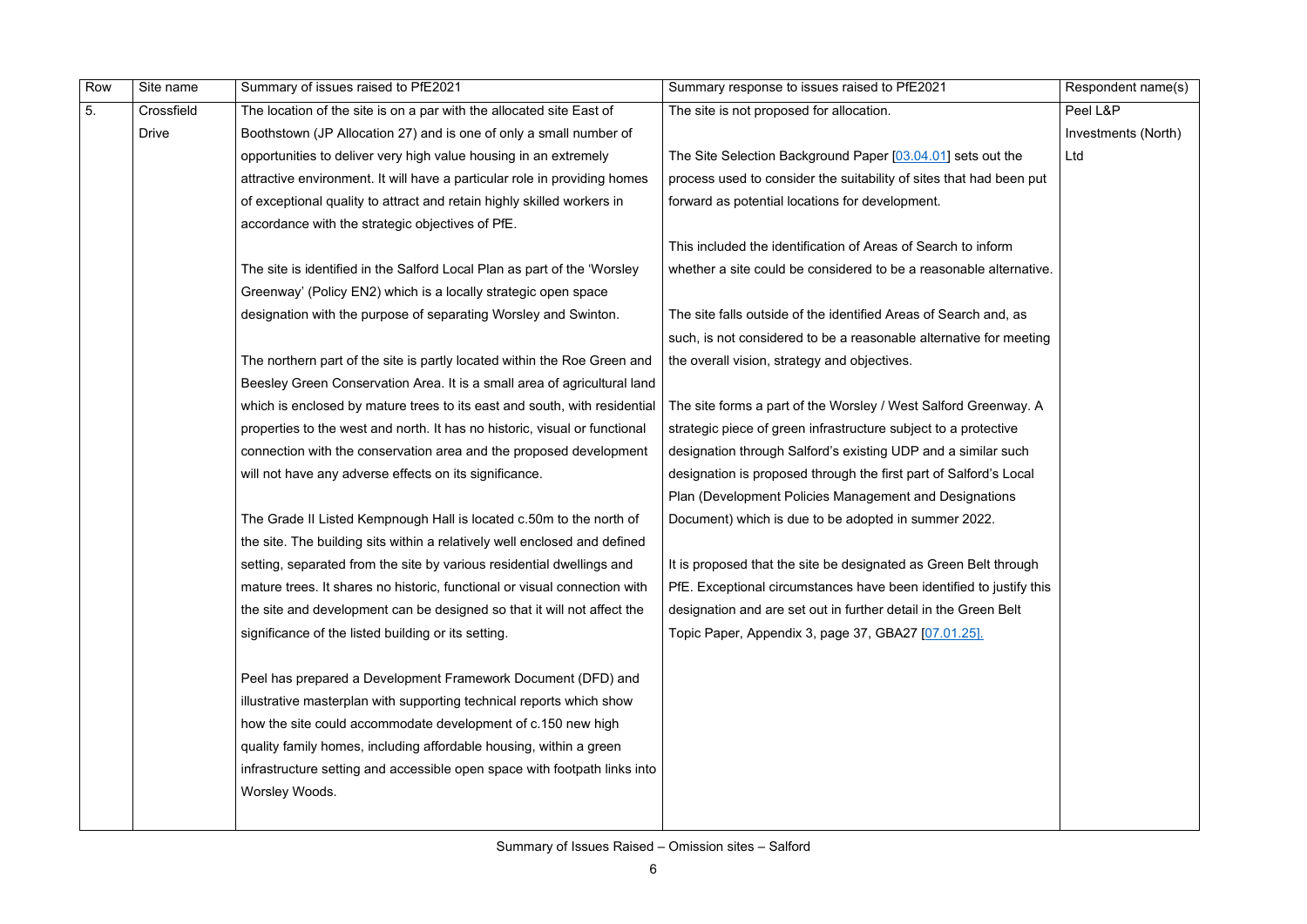| Row | Site name | Summary of issues raised to PfE2021                                          | Summary response to issues raised to PfE2021                           | Respondent name(s)  |
|-----|-----------|------------------------------------------------------------------------------|------------------------------------------------------------------------|---------------------|
|     |           | The DFD demonstrates there are no insurmountable technical or                |                                                                        |                     |
|     |           | environmental constraints that cannot be overcome outside normal             |                                                                        |                     |
|     |           | planning application considerations.                                         |                                                                        |                     |
|     |           | The site, as part of the wider Worsley Greenway, makes no meaningful         |                                                                        |                     |
|     |           | contribution to any of the five purposes of Green Belt and, regardless       |                                                                        |                     |
|     |           | of the lawfulness of extending Green Belt as a matter of principle, there    |                                                                        |                     |
|     |           | is no justification for including this land within it.                       |                                                                        |                     |
|     |           | Allowing for lead in times, it is likely that development will commence in   |                                                                        |                     |
|     |           | 2023 and could be delivered within 3 years.                                  |                                                                        |                     |
| 6.  | Land at   | The site is suitable to deliver a predominantly residential-led mixed use    | The site is not proposed for allocation.                               | Peel L&P            |
|     | Linnyshaw | development of up to c. 1,600 dwellings with local community and/or          |                                                                        | Investments (North) |
|     |           | retail facilities, as required. Part of the site might also be developed for | The Greater Manchester Green Belt Assessment (2016)                    | Ltd                 |
|     |           | employment purposes.                                                         | [07.01.04] identifies that the northern section of the site forms part |                     |
|     |           |                                                                              | of a critical gap between Walkden and Kearsley and the eastern         |                     |
|     |           | The site is well related to the existing urban area contained on all sides   | section forms part of a critical gap between Walkden and               |                     |
|     |           | by existing physical and urban features; it represents a logical location    | Swinton.                                                               |                     |
|     |           | for a sustainable urban extension.                                           |                                                                        |                     |
|     |           | The site is in a sustainable location approximately 1,300m to the east       |                                                                        |                     |
|     |           | of Walkden town centre which contains a wide range of shops and              |                                                                        |                     |
|     |           | facilities. It is within walking distance of 4 primary and 3 secondary       |                                                                        |                     |
|     |           | schools, a library and other local community facilities. There are a         |                                                                        |                     |
|     |           | number of nearby employment opportunities, including Logistics North.        |                                                                        |                     |
|     |           | The site is well connected for public transport access along the A6 bus      |                                                                        |                     |
|     |           | corridor which provides regular direct connections into Bolton,              |                                                                        |                     |
|     |           | Walkden, Swinton, Salford and the regional centre. Passenger rail            |                                                                        |                     |
|     |           | stations are located within easy range of the Site at Walkden and            |                                                                        |                     |
|     |           | Moorside (1.8km and 1.2km respectively) offering direct services into        |                                                                        |                     |
|     |           |                                                                              |                                                                        |                     |

|                                             | Respondent name(s)                     |
|---------------------------------------------|----------------------------------------|
|                                             |                                        |
| 16)<br>ite forms part<br>the eastern<br>and | Peel L&P<br>Investments (North)<br>Ltd |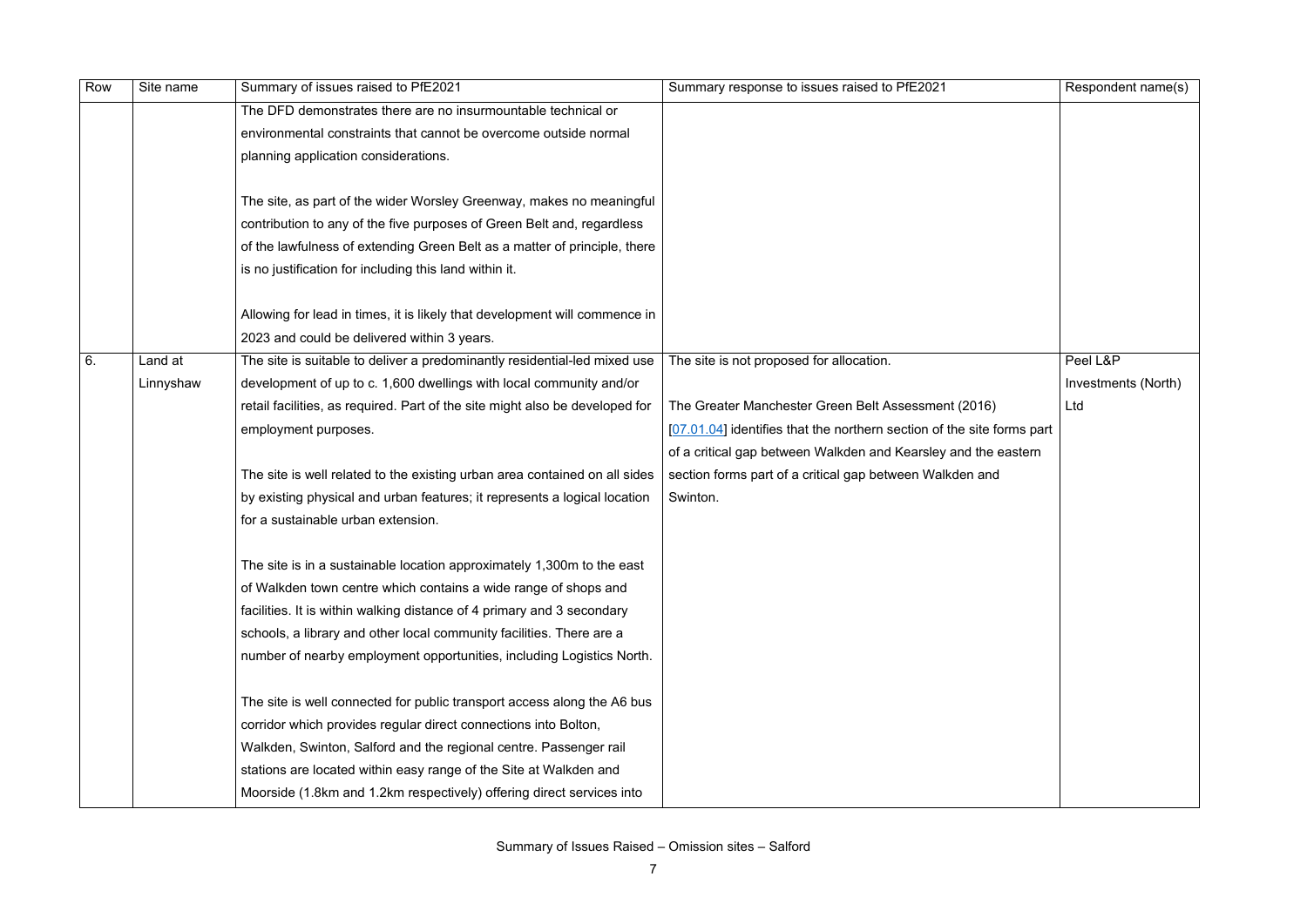| Row              | Site name | Summary of issues raised to PfE2021                                        | Summary response to issues raised to PfE2021                        | Respondent name(s)  |
|------------------|-----------|----------------------------------------------------------------------------|---------------------------------------------------------------------|---------------------|
|                  |           | the regional centre and Wigan. In addition, it is highly accessible to the |                                                                     |                     |
|                  |           | strategic highways network and is well located to a range of               |                                                                     |                     |
|                  |           | destinations throughout Greater Manchester and beyond.                     |                                                                     |                     |
|                  |           |                                                                            |                                                                     |                     |
|                  |           | Peel has prepared a Development Framework Document (DFD) and               |                                                                     |                     |
|                  |           | illustrative masterplan with supporting technical reports which show       |                                                                     |                     |
|                  |           | how the site could accommodate a high quality housing development          |                                                                     |                     |
|                  |           | with a diverse range of house types for a mixed and inclusive              |                                                                     |                     |
|                  |           | community, including affordable dwellings and 'downsizer' homes for        |                                                                     |                     |
|                  |           | older residents.                                                           |                                                                     |                     |
|                  |           |                                                                            |                                                                     |                     |
|                  |           | The updated DFD demonstrates that there are no insurmountable              |                                                                     |                     |
|                  |           | technical or environmental constraints that cannot be overcome             |                                                                     |                     |
|                  |           | outside normal planning application considerations.                        |                                                                     |                     |
|                  |           | The land is currently within the Green Belt. Peel's representations in     |                                                                     |                     |
|                  |           | Paper 2 demonstrates that there are exceptional circumstances to           |                                                                     |                     |
|                  |           | remove additional land from the Green Belt to meet GM development          |                                                                     |                     |
|                  |           | needs in the current plan period and beyond. In Salford, there is a        |                                                                     |                     |
|                  |           | compelling case for reviewing the Green Belt boundary to the clearly       |                                                                     |                     |
|                  |           | defined and long-term defensible boundaries of the strategic highway       |                                                                     |                     |
|                  |           | network and Bridgewater Canal. The site makes only limited                 |                                                                     |                     |
|                  |           | contribution to Green Belt purposes.                                       |                                                                     |                     |
| $\overline{7}$ . | Land at   | The site is suitable to deliver a residential development of 700           | The site is not proposed for allocation.                            | Peel L&P            |
|                  | Wardley   | dwellings of mixed size, type and tenure, with a focus on good quality     |                                                                     | Investments (North) |
|                  |           | family and affordable homes alongside new community facilities and a       | The Site Selection Background Paper [03.04.01] sets out the         | Ltd                 |
|                  |           | green infrastructure setting.                                              | process used to consider the suitability of sites that had been put |                     |
|                  |           |                                                                            | forward as potential locations for development. The process         |                     |
|                  |           | The site abuts the existing urban area on its southern and eastern         | includes selection criteria 1 to 7 which have been used to identify |                     |
|                  |           | boundaries including existing residential development in the Moorside      | 'areas of search'.                                                  |                     |
|                  |           | area and the St Ambrose Barlow RC High School. The northern and            |                                                                     |                     |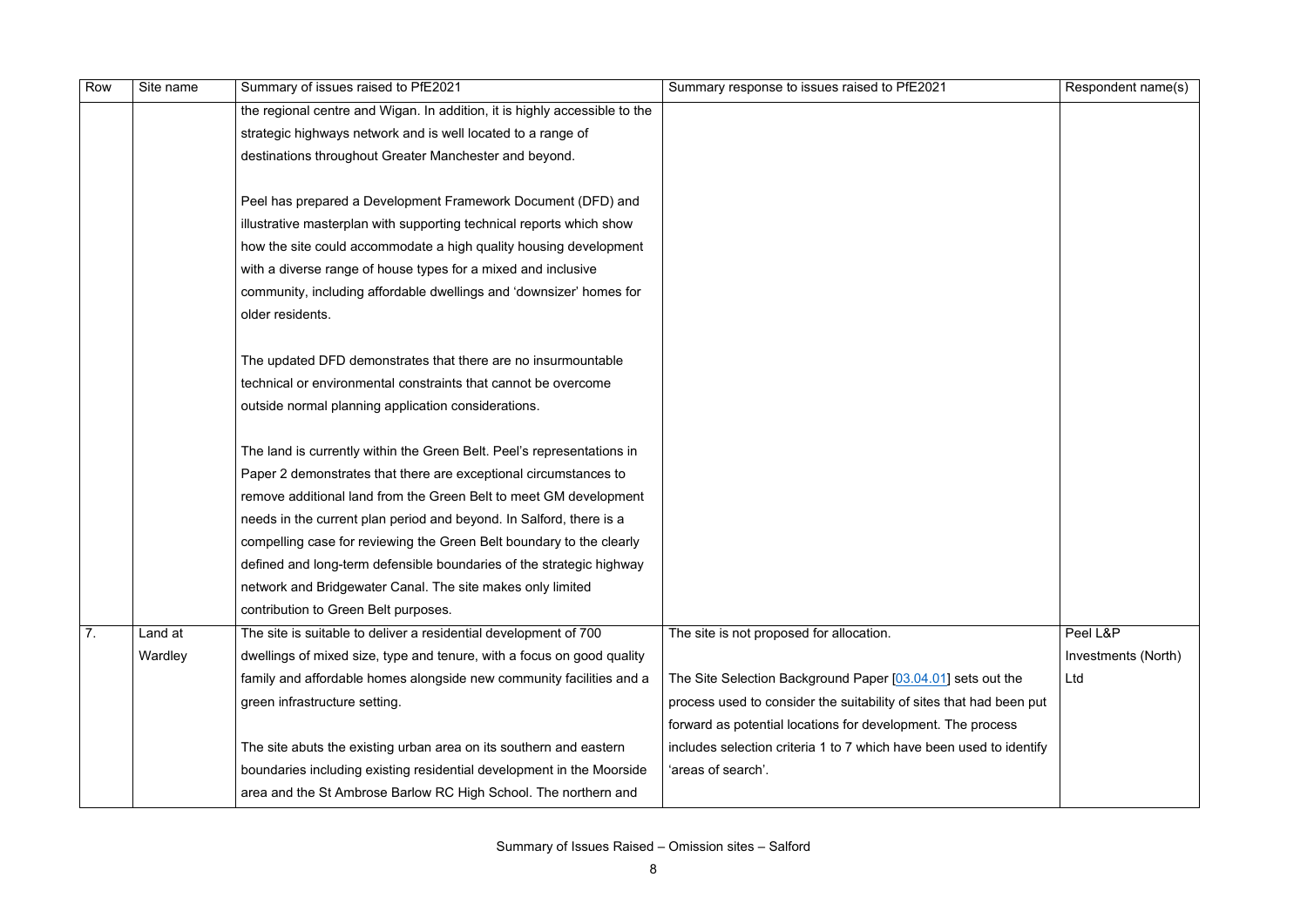Summary of Issues Raised – Omission sites – Salford

| Row | Site name | Summary of issues raised to PfE2021                                      | Summary response to issues raised to PfE2021                            | Respondent name(s) |
|-----|-----------|--------------------------------------------------------------------------|-------------------------------------------------------------------------|--------------------|
|     |           | western boundaries are clearly defined by the M60 motorway and           | Only small elements of the site are within areas of search relating     |                    |
|     |           | Swinton Interchange. It is very well related to the existing urban area, | to transport connectivity (criterion 1). Only the north-eastern part    |                    |
|     |           | contained on all sides by existing physical and urban features.          | of the site is within an identified area of high deprivation (criterion |                    |
|     |           |                                                                          | 5). The M60 is situated to the north and western edges and is           |                    |
|     |           | The land at Wardley is in a sustainable location approximately 1.6km to  | likely to have significant impacts in terms of air quality and noise.   |                    |
|     |           | the west of the centre of Swinton which contains a wide range of shops   | The 2016 Greater Manchester Green Belt Assessment identifies            |                    |
|     |           | and facilities. Two primary schools and a secondary school are located   | that the northern eastern parts of this site forms part of an           |                    |
|     |           | directly adjacent to the site boundaries. The site is well connected to  | important visual gap between the settlements of Swinton and             |                    |
|     |           | both the local and strategic highway networks. It has a frontage onto    | western Clifton. South western parts of the site are identified as      |                    |
|     |           | the A6 (Manchester Road) bus corridor which provides regular direct      | forming part of a wider collection of sites that maintain a gap         |                    |
|     |           | connections into Bolton, Walkden, Swinton, Salford and Manchester        | between Swinton, Clifton, Kearsley and Walkden.                         |                    |
|     |           | City Centre; whilst Moorside rail station is located approximately 700m  |                                                                         |                    |
|     |           | to the east.                                                             |                                                                         |                    |
|     |           |                                                                          |                                                                         |                    |
|     |           | Peel has prepared a Development Framework Document (DFD) and             |                                                                         |                    |
|     |           | illustrative masterplan with supporting technical reports which show     |                                                                         |                    |
|     |           | how the site could accommodate c.700 homes of mixed size, type and       |                                                                         |                    |
|     |           | tenure, with a focus on good quality family homes. The DFD               |                                                                         |                    |
|     |           | demonstrates that there are no insurmountable technical or               |                                                                         |                    |
|     |           | environmental constraints that cannot be overcome outside normal         |                                                                         |                    |
|     |           | planning application considerations.                                     |                                                                         |                    |
|     |           | The land is currently within the Green Belt. Peel's representations in   |                                                                         |                    |
|     |           | Paper 2 demonstrate that there are exceptional circumstances to          |                                                                         |                    |
|     |           | remove additional land from                                              |                                                                         |                    |
|     |           | the Green Belt to meet GM development needs in the current plan          |                                                                         |                    |
|     |           | period and beyond.                                                       |                                                                         |                    |
|     |           |                                                                          |                                                                         |                    |
|     |           | In Salford, there is compelling case for reviewing the Green Belt        |                                                                         |                    |
|     |           | boundary to the clearly defined and long-term defensible boundaries of   |                                                                         |                    |
|     |           | the strategic highway. The site makes only limited contribution to       |                                                                         |                    |
|     |           | Green Belt purposes.                                                     |                                                                         |                    |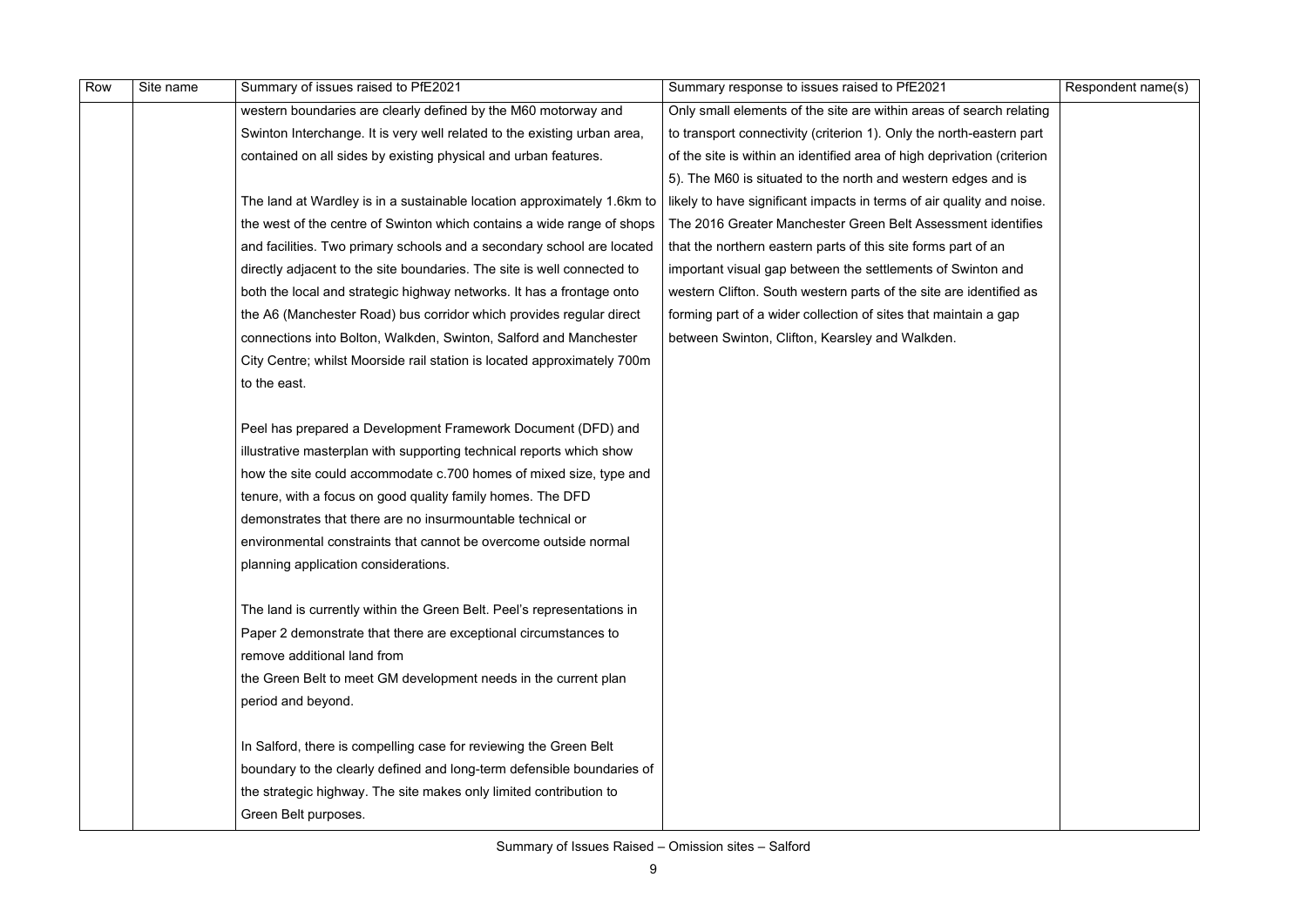| Row | Site name     | Summary of issues raised to PfE2021                                       | Summary response to issues raised to PfE2021                             | Respondent name(s)  |
|-----|---------------|---------------------------------------------------------------------------|--------------------------------------------------------------------------|---------------------|
| 8.  | Land north of | The north of the site is bound by the East Lancashire Road (A580) and     | The site is not proposed for allocation or as safeguarded land.          | Peel L&P            |
|     | Leigh Road,   | the southern boundary is bound by Leigh Road (A572). Both roads are       |                                                                          | Investments (North) |
|     | Worsley       | lined with existing residential dwellings. To the east, the site is bound | A margin of flexibility has been identified in the housing land          | Ltd                 |
|     |               | by the A575 with existing residential dwellings beyond, while to the      | supply see Housing Topic Paper [06.01.03]. Whilst the margin of          |                     |
|     |               | west lies the residential area of Boothstown, with local amenities        | flexibility will ensure a sufficient choice of sites is available to     |                     |
|     |               | including library, doctors, and convenience shops. The site is therefore  | meet the identified housing needs, in line with the evidence base,       |                     |
|     |               | surrounded by a range of existing physical features which are largely     | it will also result in surplus land being available at the end of the    |                     |
|     |               | urban and permanent in nature.                                            | plan period, which will provide land supply in the early years of        |                     |
|     |               |                                                                           | the next plan period. Therefore, it is considered that PfE provides      |                     |
|     |               | The land is promoted by Peel for release from the Green Belt. Whilst      | an appropriate policy framework to ensure long-term land supply,         |                     |
|     |               | not proposed for development at the present time, it is clear that the    | consistent with NPPF.                                                    |                     |
|     |               | site does not form a logical part of the Green Belt and that designation  |                                                                          |                     |
|     |               | should be removed in PfE as part of a strategic review of the Green       | The Greater Manchester Green Belt Assessment (2016)                      |                     |
|     |               | Belt to strong and defensible long-term boundaries. It is therefore       | [07.01.04] identified that the site plays a strong role in respect of a  |                     |
|     |               | suitable to be identified as Safeguarded Land to meet longer term         | number of Green Belt purposes including as part of the gap               |                     |
|     |               | development needs beyond the plan period.                                 | between Boothstown and Ellenbrook and Worsley, and protecting            |                     |
|     |               |                                                                           | the setting of historic settlements. Part of the site is in a            |                     |
|     |               | Peel's representations in Paper 2 demonstrate that there are              | conservation area, forming the setting of the Grade II listed            |                     |
|     |               | exceptional circumstances to remove additional land from the Green        | Worsley Old Hall. Whilst there is also some previously developed         |                     |
|     |               | Belt to meet GM development needs in the current plan period and          | land within the site, this is not significant in its extent. Much of the |                     |
|     |               | beyond. In Salford, there is a compelling case for reviewing the Green    | area is in use as a Golf Club and Sports Club.                           |                     |
|     |               | Belt boundary to the clearly defined and long term defensible             |                                                                          |                     |
|     |               | boundaries of the strategic highway network and Bridgewater Canal.        | The RHS Bridgewater Garden to the south of Leigh Road is within          |                     |
|     |               |                                                                           | the Green Belt, therefore the site would retain this connection to       |                     |
|     |               | South of Leigh Road is the new RHS Garden Bridgewater and                 | the wider Green Belt despite the allocation of land East of              |                     |
|     |               | emerging residential allocation, land East of Boothstown (Policy JPA      | Boothstown (JPA27).                                                      |                     |
|     |               | 27). Once the allocation comes forward this site will be completely       |                                                                          |                     |
|     |               | divorced from the remainder of the Green Belt.                            |                                                                          |                     |
| 9.  | Land off      | The site lies within the established urban area and is surrounded on all  | The site is not proposed for allocation.                                 | Peel L&P            |
|     | Walkden Road, | sides either by residential uses or, to the south and west, for           |                                                                          | Investments (North) |
|     | Worsley       | recreational and sports uses including the Ellesmere Sports Club and      |                                                                          | Ltd                 |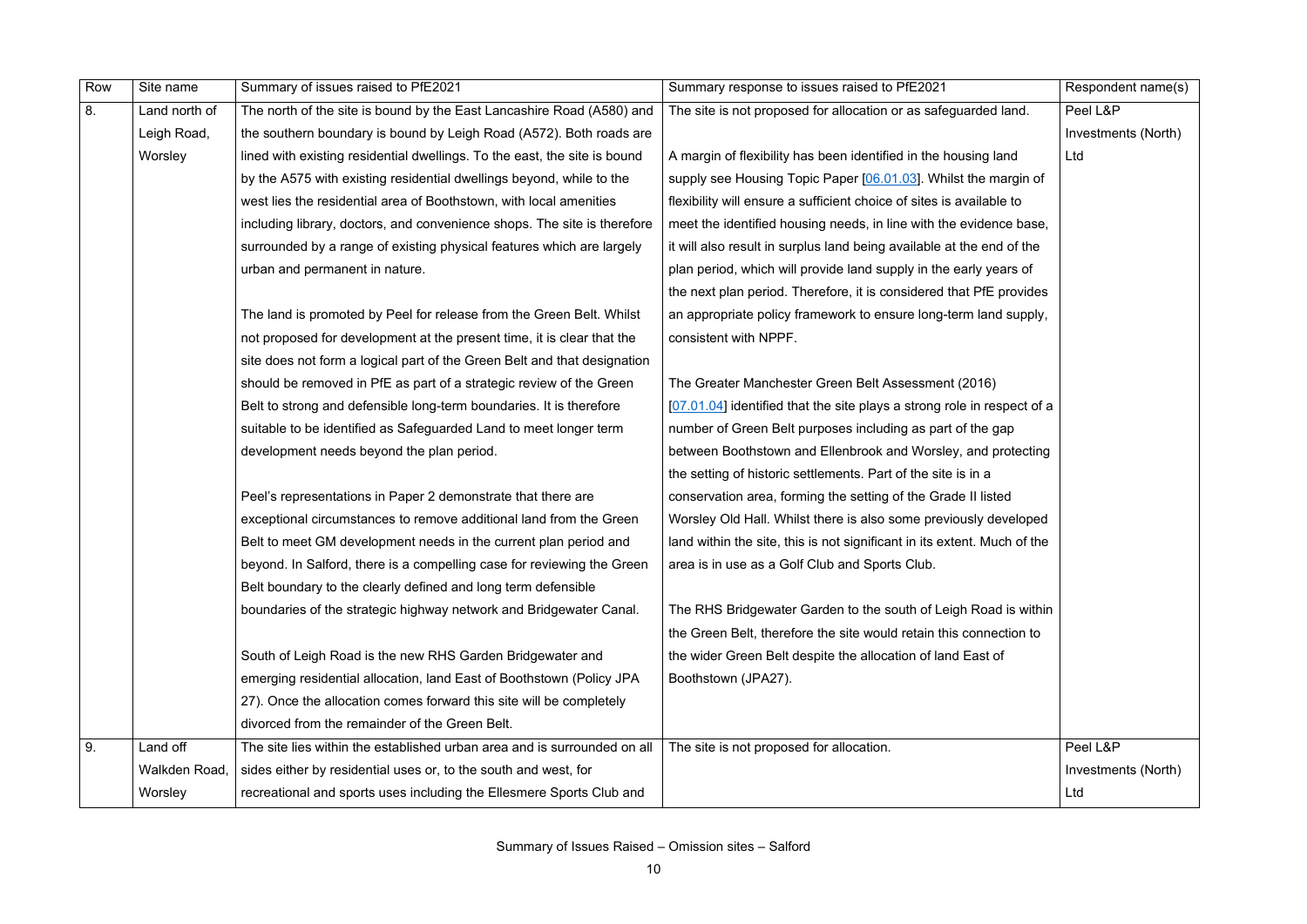| Row | Site name | Summary of issues raised to PfE2021                                      | Summary response to issues raised to PfE2021                          | Respondent name(s) |
|-----|-----------|--------------------------------------------------------------------------|-----------------------------------------------------------------------|--------------------|
|     |           | associated buildings. It is a small area of 'left over' land at the road | The Greater Manchester Green Belt Assessment (2016)                   |                    |
|     |           | junction that serves no meaningful open space or amenity purpose.        | [07.01.04] identified that the site, as part of a wider area of Green |                    |
|     |           |                                                                          | Belt, plays a strong role in respect of a number of Green Belt        |                    |
|     |           | Development of the land would be appropriate as a minor 'infill'         | purposes including as part of the gap between Boothstown and          |                    |
|     |           | development site suitable for a range of uses, including residential,    | Ellenbrook and Worsley, and protecting the setting of historic        |                    |
|     |           | community or small-scale commercial development.                         | settlements.                                                          |                    |
|     |           |                                                                          |                                                                       |                    |
|     |           | The site is currently in the Green Belt. Peel's representations in Paper |                                                                       |                    |
|     |           | 2 demonstrate that there are exceptional circumstances to remove         |                                                                       |                    |
|     |           | additional land from the Green Belt to meet GM development needs in      |                                                                       |                    |
|     |           | the current plan period. Those representations also demonstrate why a    |                                                                       |                    |
|     |           | strategic review of the Green Belt is required.                          |                                                                       |                    |
|     |           |                                                                          |                                                                       |                    |
|     |           | The site comprises a small parcel of land at the north-eastern tip of a  |                                                                       |                    |
|     |           | larger parcel contained by the A580 to the north, Leigh Road to the      |                                                                       |                    |
|     |           | south, Walkden Road, beyond which lies urban development to the          |                                                                       |                    |
|     |           | east, and the urban area of Boothstown to the west. South of Leigh       |                                                                       |                    |
|     |           | Road lies the new RHS Garden Bridgewater and the emerging                |                                                                       |                    |
|     |           | residential allocation, land East of Boothstown (Policy JPA 27). Once    |                                                                       |                    |
|     |           | this development comes forward the larger parcel of land will be         |                                                                       |                    |
|     |           | completely divorced from the remainder of the Green Belt.                |                                                                       |                    |
|     |           | Peel has made representations seeking removal of the wider parcel,       |                                                                       |                    |
|     |           | including this site, from the Green Belt and re-drawing the boundary to  |                                                                       |                    |
|     |           | the Bridgewater Canal which presents a logical and long-term             |                                                                       |                    |
|     |           |                                                                          |                                                                       |                    |
|     |           | defensible boundary consistent with National Planning Policy.            |                                                                       |                    |
|     |           | Notwithstanding those representations on the wider parcel, this site     |                                                                       |                    |
|     |           | should be excluded from the Green Belt since it makes no contribution    |                                                                       |                    |
|     |           | to any of its purposes.                                                  |                                                                       |                    |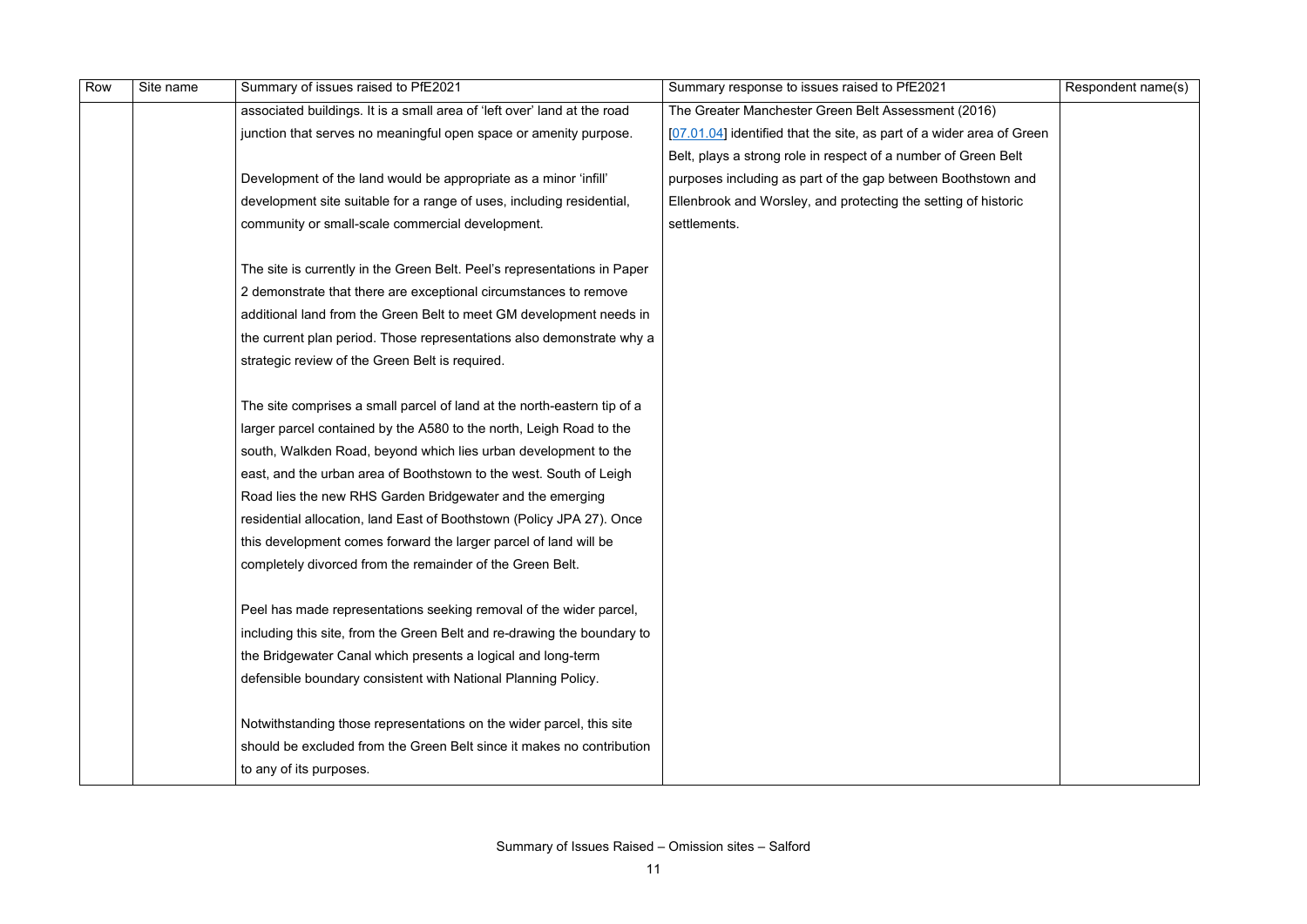| Row | Site name    | Summary of issues raised to PfE2021                                          | Summary response to issues raised to PfE2021                        | Respondent name(s)  |
|-----|--------------|------------------------------------------------------------------------------|---------------------------------------------------------------------|---------------------|
| 10. | Lumber Lane, | The site lies in a highly sustainable location that is in close proximity to | The site is not proposed for allocation.                            | Peel L&P            |
|     | Worsley      | a range of community and recreational facilities, including local            |                                                                     | Investments (North) |
|     |              | schools. Bus stops on Walkden Road are located within c. 100m of the         | The Site Selection Background Paper [03.04.01] sets out the         | Ltd                 |
|     |              | site and the Leigh-Salford-Manchester Guided Busway runs along the           | process used to consider the suitability of sites that had been put |                     |
|     |              | East Lancashire Road to the north. There are direct links to the             | forward as potential locations for development.                     |                     |
|     |              | national cycle network and pedestrian routes into the existing urban         | This included the identification of Areas of Search to inform       |                     |
|     |              | area.                                                                        | whether a site could be considered to be a reasonable alternative.  |                     |
|     |              |                                                                              |                                                                     |                     |
|     |              | Peel has prepared a Development Framework Document (DFD) with                | The site falls outside of the identified Areas of Search and, as    |                     |
|     |              | illustrative masterplan and supporting technical reports which shows         | such, is not considered to be a reasonable alternative for meeting  |                     |
|     |              | how the site could be developed for c.63 homes set within an attractive      | the overall vision, strategy and objectives.                        |                     |
|     |              | landscape / open space framework. Vehicular access to the site will be       |                                                                     |                     |
|     |              | taken from Lumber Lane, with pedestrian and cycle links into the             | The site currently forms a part of the Worsley / West Salford       |                     |
|     |              | existing networks, including a direct route to bus stops on the A580.        | Greenway. A strategic piece of green infrastructure subject to a    |                     |
|     |              |                                                                              | protective designation through Salford's existing UDP.              |                     |
|     |              | The DFD demonstrates that the land makes no contribution to the              | Salford's emerging Local Plan (Development Management               |                     |
|     |              | objectives of the Greenway designation and there are no                      | Policies and Designations Document), which is due to be adopted     |                     |
|     |              | insurmountable technical or environmental constraints that cannot be         | in summer 2022, includes a similar such Greenway designation        |                     |
|     |              | overcome outside normal planning application considerations. The             | however this site has been excluded from it. The site is not        |                     |
|     |              | DFD is supplied in support of this Paper within Volume 2.                    | however allocated for development within the plan and is instead    |                     |
|     |              |                                                                              | shown as 'white land'                                               |                     |
|     |              | For consistency, both of approach in PfE and with the emerging               | The site is not proposed as a Green Belt addition through PfE and   |                     |
|     |              | Salford Local Plan, the site should be identified as an allocation in the    | as such the site's allocation for development can be considered     |                     |
|     |              | Plan.                                                                        | further through the second part of Salford's Local Plan (Core       |                     |
|     |              | The allocation will support the strategic objectives of the plan to meet     | Strategy and allocations document).                                 |                     |
|     |              | housing needs and diversify the housing stock by increasing the range        |                                                                     |                     |
|     |              | and quality of family housing in GM generally, and Salford in particular.    |                                                                     |                     |
|     |              |                                                                              |                                                                     |                     |
|     |              | Allowing for lead in times, it is likely that development will commence in   |                                                                     |                     |
|     |              | 2023 and could be delivered within 2 years.                                  |                                                                     |                     |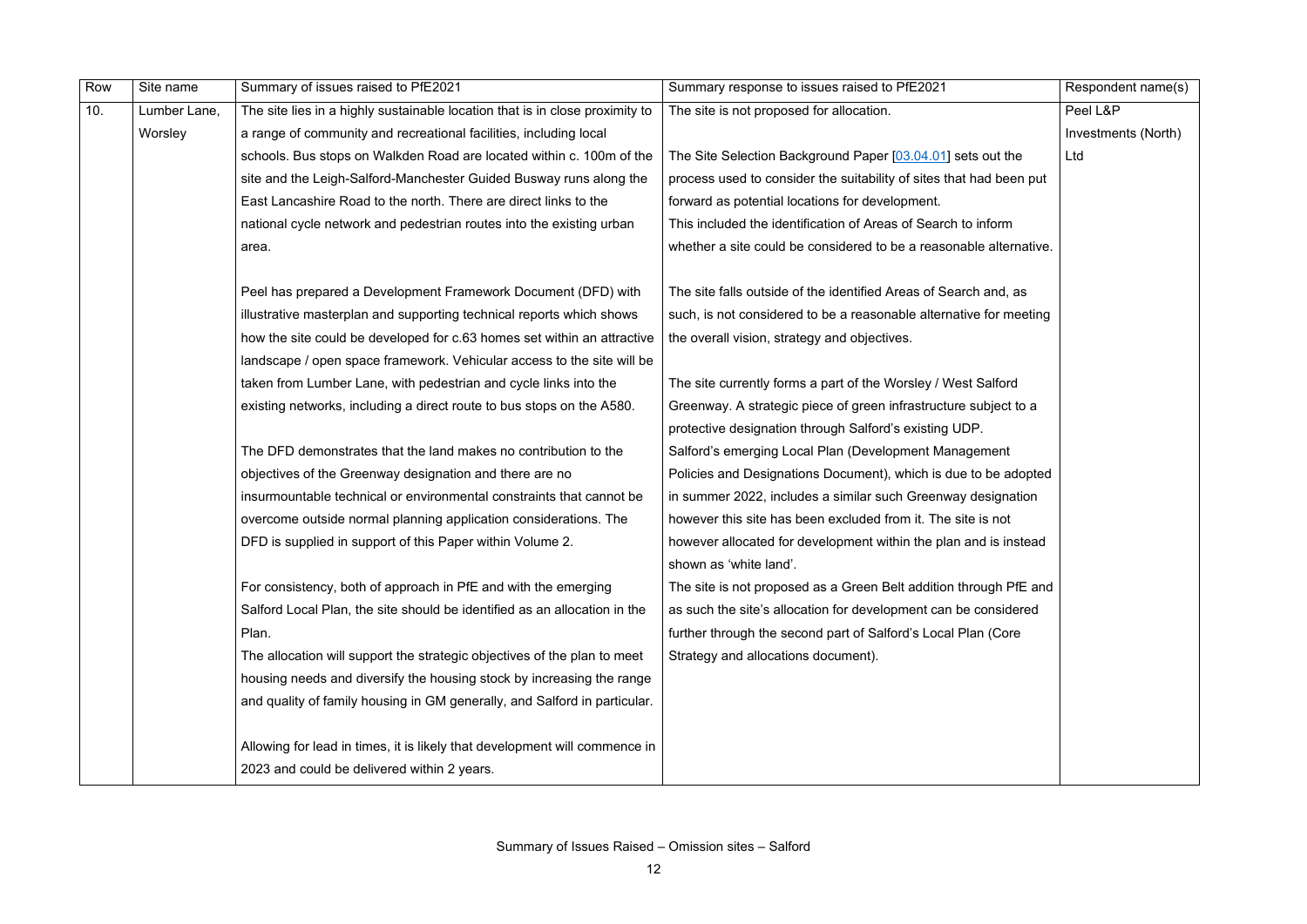| Row | Site name      | Summary of issues raised to PfE2021                                      | Summary response to issues raised to PfE2021                        | Respondent name(s)        |
|-----|----------------|--------------------------------------------------------------------------|---------------------------------------------------------------------|---------------------------|
| 11. | Land at Moss   | Any allocation of the Site for development would be a matter for the     | The site is not proposed for allocation.                            | <b>Emerson Automation</b> |
|     | Lane, Walkden  | Salford Development Allocations Plan, EAS wish to express the            |                                                                     | <b>Systems UK Limit</b>   |
|     | North, Salford | following comments on PfE. EAS consider a residential allocation         | The site identified is not designated in Salford's adopted Unitary  |                           |
|     |                | would provide a significant contribution towards Salford's identified    | Development Plan and is recognised as having potential for          |                           |
|     |                | housing needs.                                                           | residential development within Salford's latest Housing and         |                           |
|     |                |                                                                          | <b>Economic Land Availability Assessment (October 2021).</b>        |                           |
|     |                | Land at Moss Lane, Walkden North, Salford is no longer required by       |                                                                     |                           |
|     |                | EAS. EAS have received unsolicited approaches from residential           | The site is therefore already accounted for within Salford's        |                           |
|     |                | developers and are considering a sale. The Site provides a suitable,     | baseline land supply and a further allocation through PfE is not    |                           |
|     |                | available and deliverable site that is capable of making a significant   | considered necessary. Given its size and recognised potential for   |                           |
|     |                | contribution to the housing need of Salford – and is therefore a prime   | housing development, its allocation would nonetheless be a          |                           |
|     |                | candidate for residential development in a forthcoming Salford           | matter for consideration in the second part of Salford Local Plan   |                           |
|     |                | Development Allocations document.                                        | (Core Strategy and Allocations Document) rather than PfE.           |                           |
|     |                |                                                                          |                                                                     |                           |
| 12. | Moss Lane,     | The site represents a logical extension to the Linnyshaw Industrial      | The site is not proposed for allocation.                            | Casey Group               |
|     | Walkden        | Estate and has the potential to align with the Council's economic        |                                                                     |                           |
|     |                | development strategy and cater for local employment needs.               | The site is currently subject to protective designations through    |                           |
|     |                |                                                                          | Salford's adopted Unitary Development Plan and will continue to     |                           |
|     |                | There are no significant constraints, technical or otherwise, associated | be protected as part of a wider Green Infrastructure resource       |                           |
|     |                | with the Site which would preclude it from coming forward for            | through the first part of Salford's Local Plan: Development         |                           |
|     |                | development, and it would be deliverable within five years.              | Management Policies and Designations (Policy R3) which is due       |                           |
|     |                |                                                                          | to be adopted in summer 2022.                                       |                           |
|     |                | Our Client is willing to consolidate and enhance the Country Park        |                                                                     |                           |
|     |                | within what is perceived to be its natural boundary. In particular, our  | It is proposed through PfE that the site is designated as part of a |                           |
|     |                | Client would be prepared to safeguard land that it owns (outside of the  | wider Green Belt addition, reference GBA30 Blackleach Country       |                           |
|     |                | Site that we believe should be allocated for employment development)     | Park. The exceptional circumstances to justify this designation     |                           |
|     |                | as open space/woodland if this forms part of a comprehensive plan.       | are set out in further detail in the Green Belt Topic Paper,        |                           |
|     |                | This could involve transferring the land to the Council, and it could    | Appendix 3, page 50, GBA30 [07.01.25].                              |                           |
|     |                | provide an exciting opportunity to increase biodiversity and mitigate    |                                                                     |                           |
|     |                | any loss of habitat arising from the future employment development of    |                                                                     |                           |
|     |                | our Client's land.                                                       |                                                                     |                           |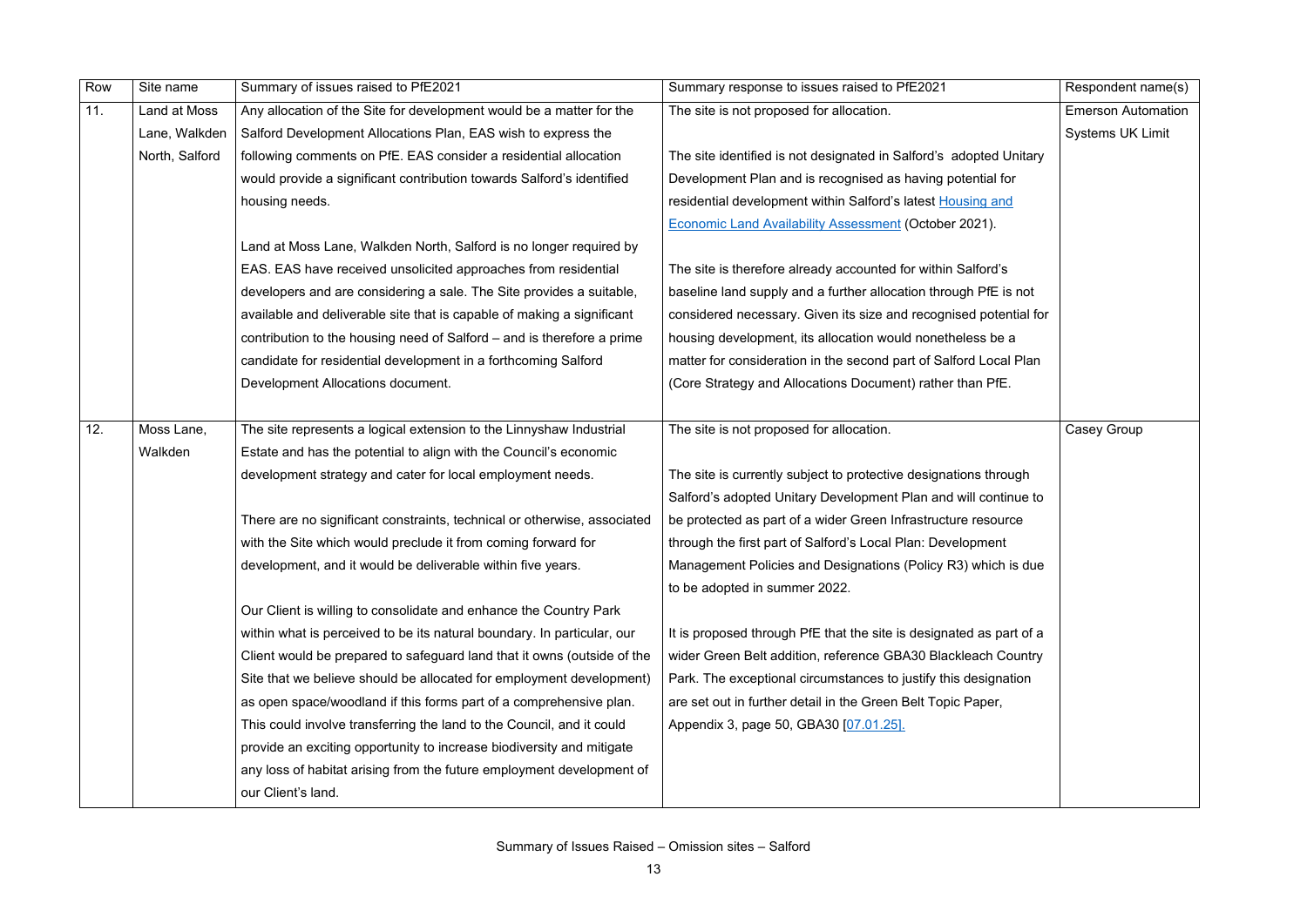|                                                                                | Respondent name(s) |
|--------------------------------------------------------------------------------|--------------------|
|                                                                                |                    |
| have limited<br>elt<br>ited role in<br>rea as<br>the north of<br>ntial area of |                    |

| Row | Site name           | Summary of issues raised to PfE2021                                      | Summary response to issues raised to PfE2021                        | Respondent name(s) |
|-----|---------------------|--------------------------------------------------------------------------|---------------------------------------------------------------------|--------------------|
|     |                     | In view of the above, the Site should be recognised as having            |                                                                     |                    |
|     |                     | development potential for the employment uses proposed as part of        |                                                                     |                    |
|     |                     | this representation. The proposed addition of the land to the Green Belt |                                                                     |                    |
|     |                     | will unnecessarily impact on the future development prospects of the     |                                                                     |                    |
|     |                     | Site.                                                                    |                                                                     |                    |
|     |                     |                                                                          |                                                                     |                    |
|     |                     | Accordingly, our Client objects to its proposed designation as Green     |                                                                     |                    |
|     |                     | Belt land under Green Belt Addition 30: Blackleach Country Park.         |                                                                     |                    |
| 13. | <b>Port Salford</b> | Peel is seeking an amendment to the Green Belt boundary to remove        | The site is not proposed for allocation.                            |                    |
|     | Extension           | land to the east of Irlam and allocate the site as part of the existing  |                                                                     |                    |
|     | Additional          | draft Port Salford Extension allocation. The proposed addition to the    | Whilst adjoining an area of deprivation the site would have limited |                    |
|     | Land                | allocation retains the clear Green Belt defensible boundary, the M62,    | links to it. Although the Greater Manchester Green Belt             |                    |
|     |                     | while also ensuring the Council's objective of retaining a gap between   | Assessment 2016 [07.01.04] identifies a relatively limited role in  |                    |
|     |                     | the built developments of Port Salford and surrounding residential       | preventing the merger of towns, the retention of the area as        |                    |
|     |                     | development is carried forward.                                          | Green Belt would ensure that a green gap remains to the north of    |                    |
|     |                     | The illustrative masterplan in the DFD clearly illustrates that a gap    | the A57 (Liverpool Road) between the existing residential area of   |                    |
|     |                     | between residential and commercial uses can be maintained between        | Irlam and the proposed Port Salford extension.                      |                    |
|     |                     | Irlam and the Port Salford Extension, such that the character and        |                                                                     |                    |
|     |                     | distinctiveness of the settlement can be maintained.                     |                                                                     |                    |
|     |                     | The proposed uses for the additional land are complementary to the       |                                                                     |                    |
|     |                     | land uses at the Port Salford Extension which can boost the              |                                                                     |                    |
|     |                     | attractiveness of City Gateway as an employment destination.             |                                                                     |                    |
|     |                     |                                                                          |                                                                     |                    |
|     |                     | The additional land to the Port Salford Extension can deliver small      |                                                                     |                    |
|     |                     | scale employment units with space for a business centre and, roadside    |                                                                     |                    |
|     |                     | amenity uses, and other ancillary uses such as college or academy        |                                                                     |                    |
|     |                     | providing space for training and apprenticeship development with an      |                                                                     |                    |
|     |                     | emphasis on logistics and supply chains. This additional space will act  |                                                                     |                    |
|     |                     | as a 'hub' for Port Salford at a gateway entrance into Salford,          |                                                                     |                    |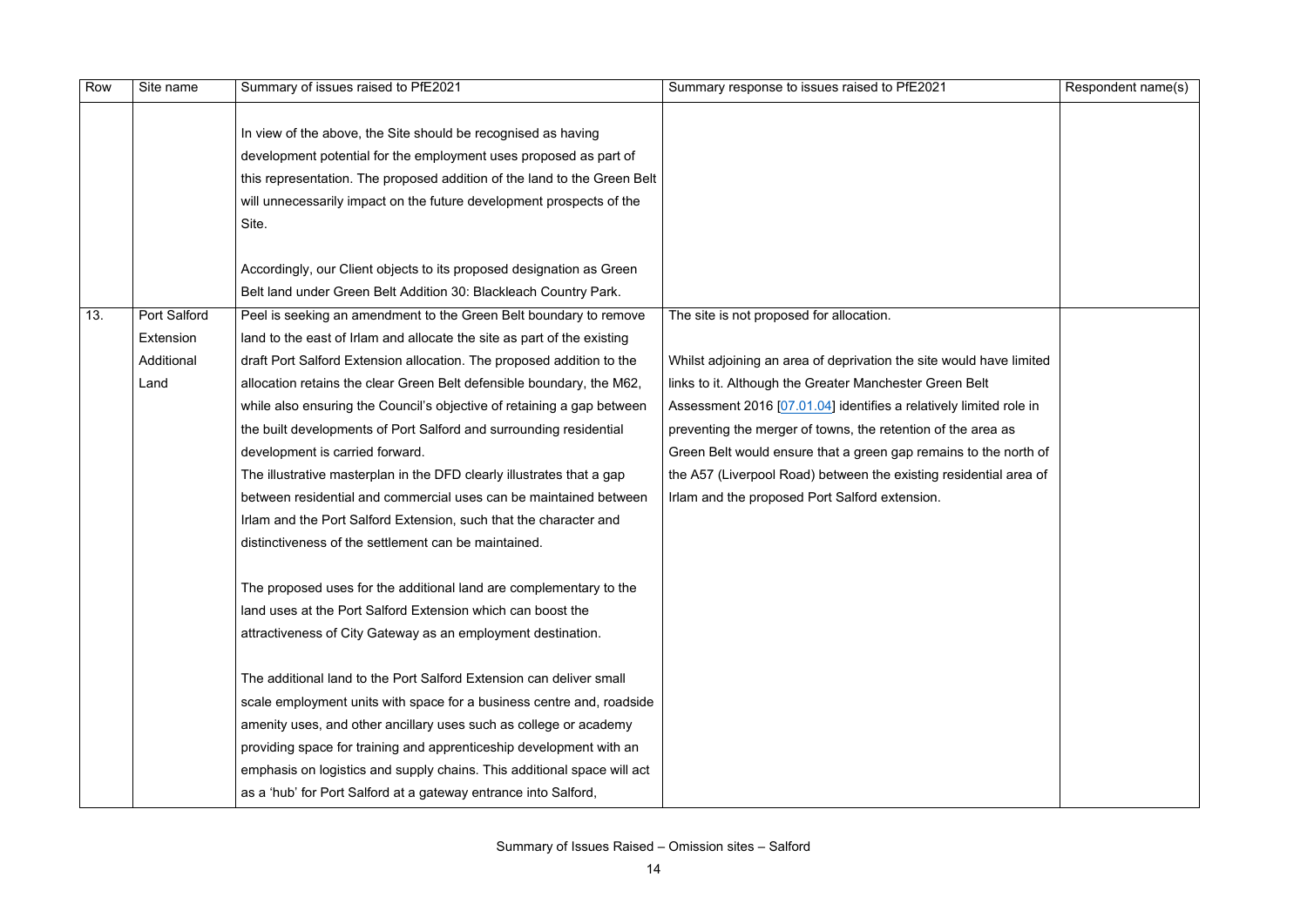| Row | Site name             | Summary of issues raised to PfE2021                                      | Summary response to issues raised to PfE2021                        | Respondent name(s)      |
|-----|-----------------------|--------------------------------------------------------------------------|---------------------------------------------------------------------|-------------------------|
|     |                       | establishing it as a diverse, sustainable and inclusive employment       |                                                                     |                         |
|     |                       | destination.                                                             |                                                                     |                         |
|     |                       |                                                                          |                                                                     |                         |
|     |                       | The additional land provides opportunities for infrastructure and        |                                                                     |                         |
|     |                       | landscape enhancements as well as significant community and social       |                                                                     |                         |
|     |                       | benefits. As demonstrated in the DFD, the masterplan shows the           |                                                                     |                         |
|     |                       | potential for a LEAP, NEAP, MUGA, skate park, pump track, trim trail     |                                                                     |                         |
|     |                       | and tree top adventure park could be provided to the benefit of existing |                                                                     |                         |
|     |                       | residents of Irlam and visitors. The Mossland Gateway Opportunity and    |                                                                     |                         |
|     |                       | event                                                                    |                                                                     |                         |
|     |                       | space could include amenities and facilities such as farm shops,         |                                                                     |                         |
|     |                       | community space and cafes for people visiting the proposed Nature        |                                                                     |                         |
|     |                       | Park or living in Irlam to enjoy.                                        |                                                                     |                         |
| 14. | <b>Off Manchester</b> | The site is currently within the Green Belt, but should be considered in | The site is not proposed for allocation.                            | <b>Redcliff Estates</b> |
|     | Road and              | order to ensure that current and medium and long term development        |                                                                     |                         |
|     | <b>Moss Colliery</b>  | needs and growth can be accommodated.                                    | The Site Selection Background Paper [03.04.01] sets out the         |                         |
|     | Road, Clifton         |                                                                          | process used to consider the suitability of sites that had been put |                         |
|     |                       | The site is ideally suited as a housing opportunity site. Large parts of | forward as potential locations for development.                     |                         |
|     |                       | the site are previously developed and do not sustain any meaningful      |                                                                     |                         |
|     |                       | vegetation growth due to its occupation by Government highway            | This included the identification of Areas of Search to inform       |                         |
|     |                       | contractors in the 1990's. Ground conditions are poor for agricultural   | whether a site could be considered to be a reasonable alternative.  |                         |
|     |                       | uses.                                                                    |                                                                     |                         |
|     |                       |                                                                          | The site falls outside of the identified Areas of Search and, as    |                         |
|     |                       | Its release would be consistent with the policy in paragraphs 137 to     | such, is not considered to be a reasonable alternative for meeting  |                         |
|     |                       | 143 of the National Policy Framework (NPPF), in particular paragraph     | the overall vision, strategy and objectives.                        |                         |
|     |                       | 141 which requires local authorities to consider a strategy which makes  |                                                                     |                         |
|     |                       | as much use as possible of suitable Brownfield sites and underutilised   |                                                                     |                         |
|     |                       | land.                                                                    |                                                                     |                         |
|     |                       |                                                                          |                                                                     |                         |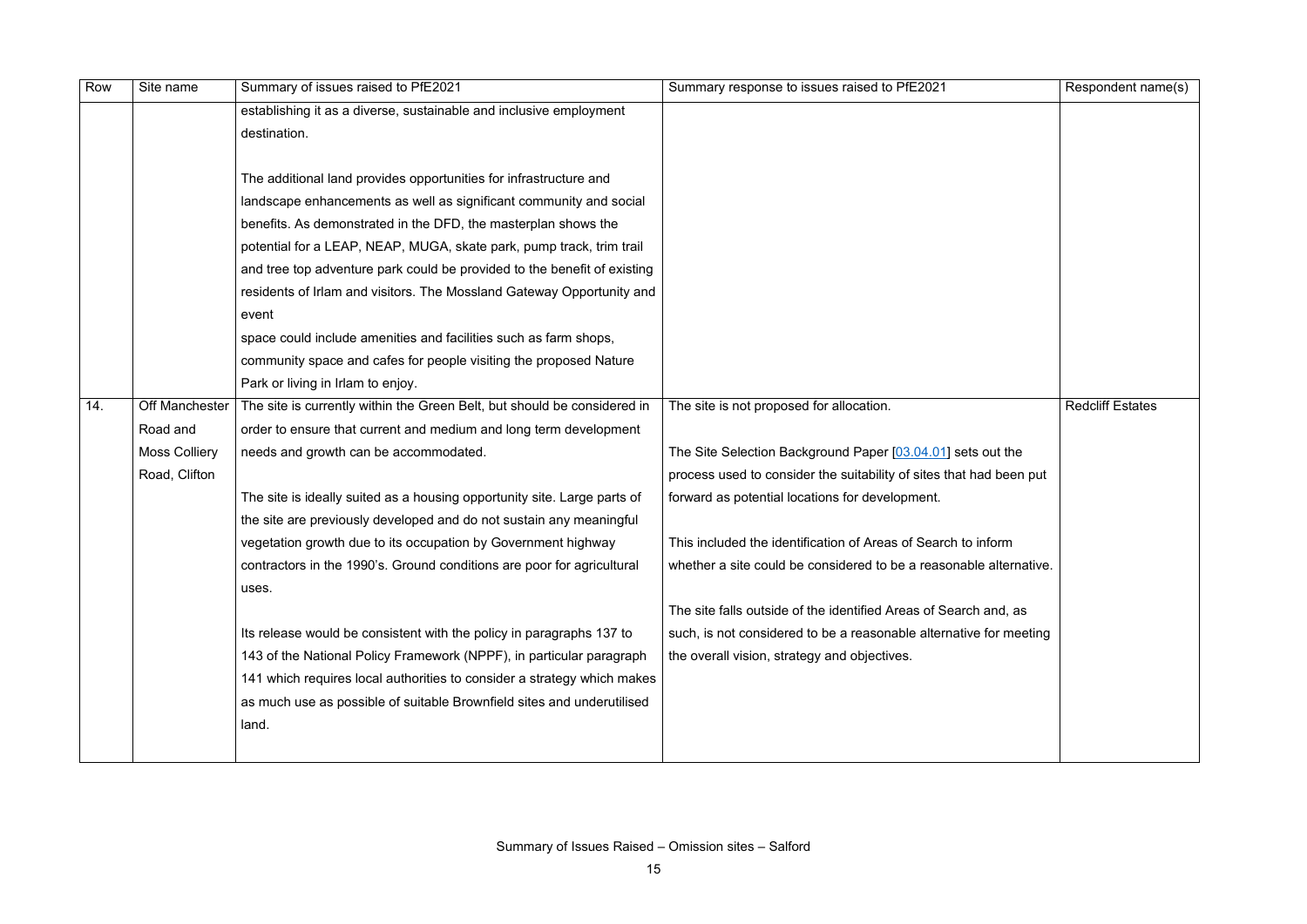|               | Respondent name(s)  |
|---------------|---------------------|
|               |                     |
|               |                     |
|               |                     |
|               |                     |
|               |                     |
|               |                     |
|               |                     |
|               |                     |
|               |                     |
|               |                     |
|               |                     |
|               |                     |
|               |                     |
|               |                     |
|               |                     |
|               |                     |
|               |                     |
|               |                     |
|               |                     |
|               |                     |
|               |                     |
|               |                     |
|               |                     |
|               |                     |
|               |                     |
|               |                     |
| ndix 7 of the | Peel L&P            |
| oncludes      | Investments (North) |
|               | Ltd                 |

| Row | Site name         | Summary of issues raised to PfE2021                                          | Summary response to issues raised to PfE2021                     | Respondent name(s)  |
|-----|-------------------|------------------------------------------------------------------------------|------------------------------------------------------------------|---------------------|
|     |                   | The site is a sustainable opportunity with good access and connectivity      |                                                                  |                     |
|     |                   | to various forms of public transport. The local area is well served by       |                                                                  |                     |
|     |                   | essential day to day services.                                               |                                                                  |                     |
|     |                   |                                                                              |                                                                  |                     |
|     |                   | Previous submissions relating to this site have included transport           |                                                                  |                     |
|     |                   | statements, ground condition statements and a noise assessment, all          |                                                                  |                     |
|     |                   | of which have concluded that the site is suitable and deliverable as a       |                                                                  |                     |
|     |                   | housing opportunity site.                                                    |                                                                  |                     |
|     |                   | The site does not perform particularly well in terms of the five purposes    |                                                                  |                     |
|     |                   | of Green Belt (paragraph 138 of the NPPF). It is well contained by           |                                                                  |                     |
|     |                   | existing housing development and by the M60 motorway, it does not            |                                                                  |                     |
|     |                   | contribute to the prevention of neighbouring towns merging, it does          |                                                                  |                     |
|     |                   | little in terms of portraying countryside characteristics, its release would |                                                                  |                     |
|     |                   | not lead to encroachment into the countryside, and it makes no               |                                                                  |                     |
|     |                   | contribution to the setting or special character of a historic town.         |                                                                  |                     |
|     |                   | The site would assist in urban regeneration by encouraging the               |                                                                  |                     |
|     |                   | recycling of what is clearly a derelict site which has most recently been    |                                                                  |                     |
|     |                   | in urban land use.                                                           |                                                                  |                     |
|     |                   | The release of this site would be entirely consistent with the overall       |                                                                  |                     |
|     |                   | spatial and planning strategy set out in the PfE document. In particular     |                                                                  |                     |
|     |                   | it would be consistent with the policy preference within the document to     |                                                                  |                     |
|     |                   | see the development of suitable Brownfield and derelict sites,               |                                                                  |                     |
|     |                   | particularly where that would be consistent with the focus on existing       |                                                                  |                     |
|     |                   | urban areas.                                                                 |                                                                  |                     |
| 15. | Astley -          | Peel has previously promoted the site as a proposed allocation through       | This site (ID ref: 1072843252) was assessed in Appendix 7 of the | Peel L&P            |
|     | <b>Boothstown</b> | the GMSF and now PfE. The site is located south of the A580 between          | Site Selection Background Paper [03.04.09], which concludes      | Investments (North) |
|     |                   |                                                                              | that it does not meet any of the site selection criteria.        | Ltd                 |
|     |                   |                                                                              |                                                                  |                     |